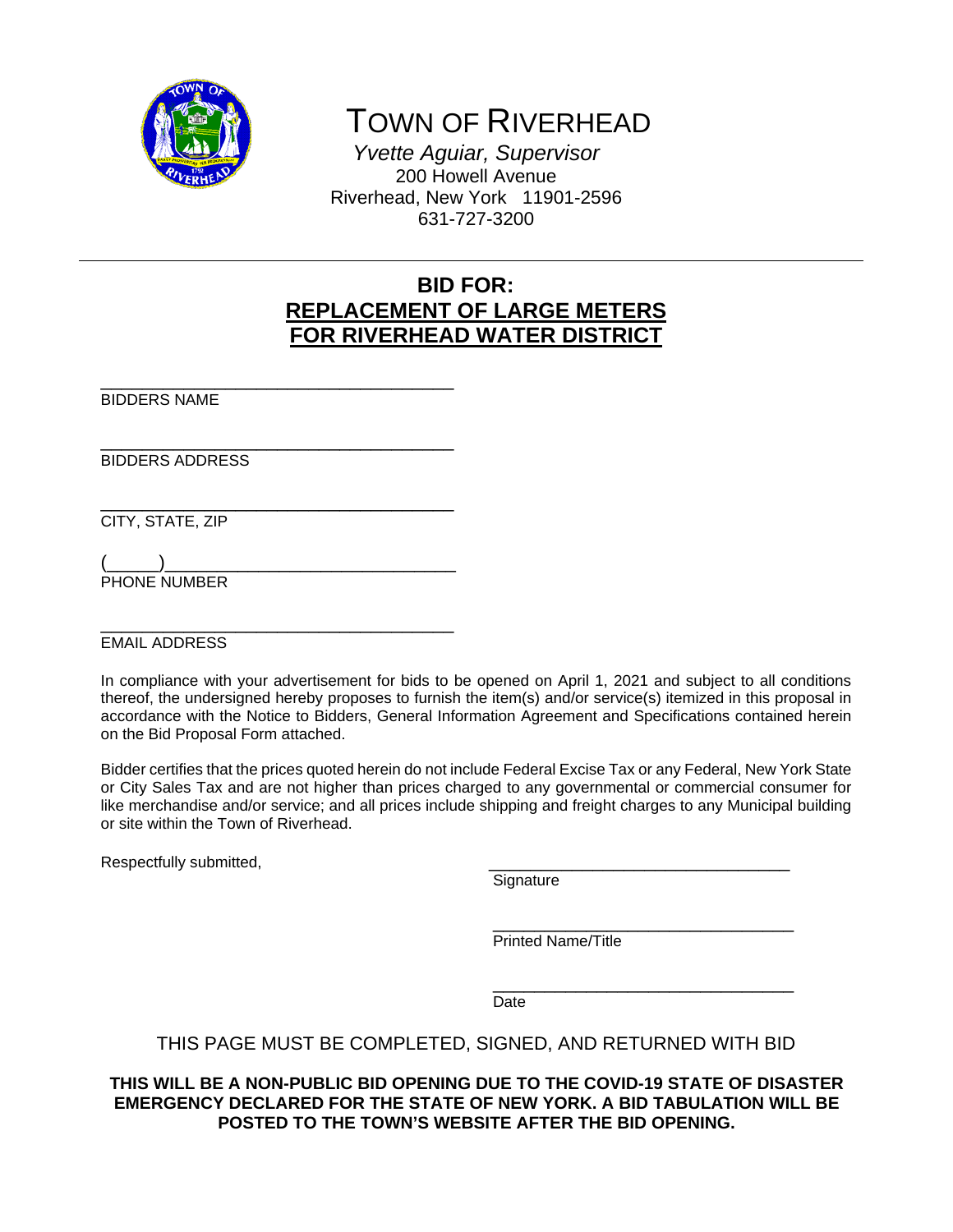## **TOWN OF RIVERHEAD NOTICE TO BIDDERS**

Sealed bids for **REPLACEMENT OF LARGE METERS FOR RIVERHEAD WATER DISTRICT** will be received by the Town Clerk of the Town of Riverhead at Town Hall, 200 Howell Avenue, Riverhead, New York, 11901, until **11:00 a.m.** on **April 1, 2021**, at which time all bids received shall be opened and read aloud.

Bid Specifications and/or Plans may be obtained by visiting the Town of Riverhead website at **www.townofriverheadny.gov on or after March 25, 2021**. Click on "Bid Requests" and follow the instructions to register.

All bids are to be submitted in a sealed envelope bearing the designation **REPLACEMENT OF LARGE METERS FOR RIVERHEAD WATER DISTRICT**. All bids must be submitted on the bid form provided. Any and all exceptions to the Specifications must be listed on a separate sheet of paper, bearing the designation "**EXCEPTIONS TO THE SPECIFICATIONS**" and be attached to the bid form.

**NOTE: Bid responses must be delivered to the Office of the Town Clerk at 200 Howell Avenue, Riverhead, New York, 11901, on or before April 1, 2021 at 11:00 a.m. The Town may decline to accept, deem untimely and/or reject any bid response/proposal that is not delivered to the Office of the Town Clerk.**

The Town Board reserves the right and responsibility to reject any or all bids or to waive any formality if it believes such action to be in the best interest of the Town.

# **BY ORDER OF THE TOWN BOARD OF THE TOWN OF RIVERHEAD**

 **DIANE M. WILHELM, TOWN CLERK**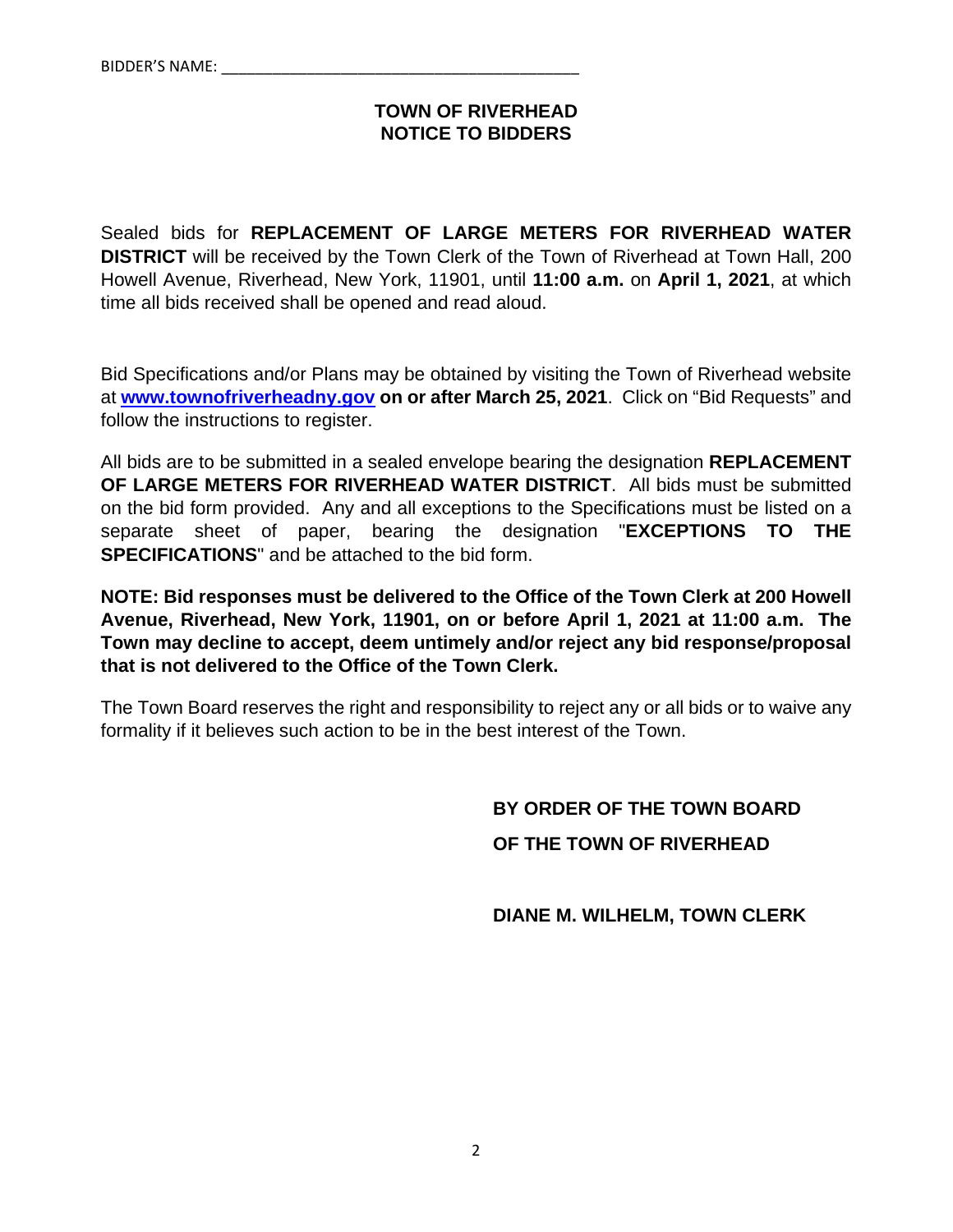## **TOWN OF RIVERHEAD BID SPECIFICATION**

# **REPLACEMENT OF LARGE METERS FOR RIVERHEAD WATER DISTRICT**

## **I. General Description**

## **PURPOSE**

The Riverhead Water District is requesting qualified contractors to submit proposals to remove and replace an existing 4", 6" or 8" water meter within a below grade meter vault. Cost proposals shall be based on the information described herein.

It is expressly understood that each contractor shall be responsible for visiting the subject sites either prior to or immediately after bidding to ascertain work conditions.

## **SCOPE OF WORK**

The Riverhead Water District is requesting proposals to remove and replace existing 4", 6", or 8" water meters at various locations within the boundaries of the Riverhead Water District. The existing meters are located within an exterior below grade concrete vault. The scope of work to be included within your bid price shall include:

- 1. Utility mark-out with advanced registry.
- 2. Road Opening Permit, if required
- 3. Removal and disposal of existing water meter.
- 4. Installation of new water meter (supplied by District) within existing vault including cutting of existing water main.
- 5. Furnishing of all material required to install new meter including new 4", 6" or 8" flange adaptor, hardware, blocking and all incidentals.
- 6. Cost shall observe current NYS Prevailing Wages.
- 7. Contractor shall be responsible for observing OSHA confined space entry protocols.
- 8. Protection of work are including maintenance and protection of traffic.
- 9. Restoration of all disturbed areas to original condition.
- 10. Provide documentation to include detailed before & after survey photos of meter replacement.
- 11. Completed work order (see appendix A).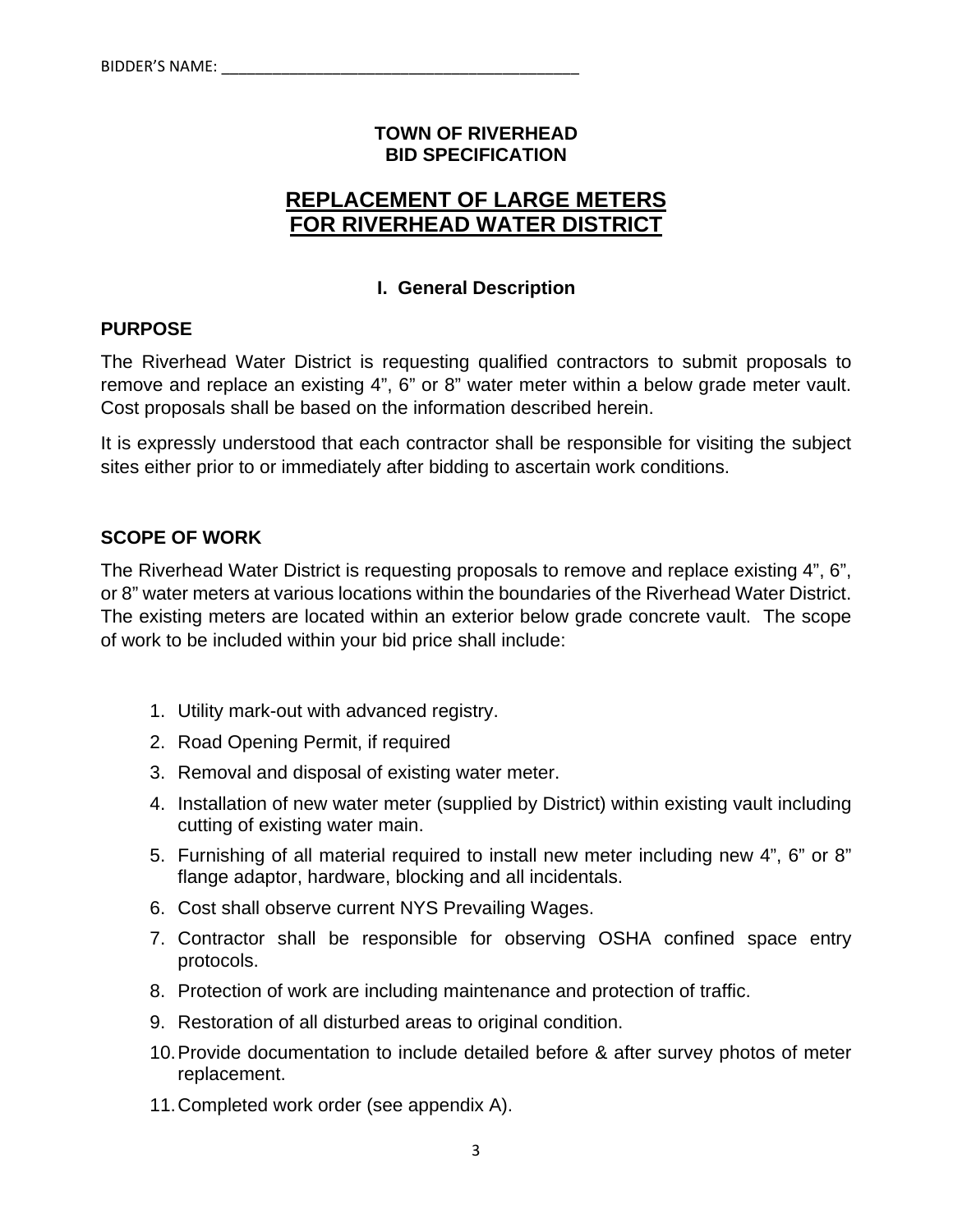## **TIME FRAME**

The contractor shall mobilize to site and commence work within ten (10) business days of Notice to Proceed from Riverhead Water District. The contractor shall complete the work and return water service on the same day as commencement and is not permitted to demobilize from site until work is completed.

# **BONDS, INSURANCES, HOLD HARMLESS & SAFE AGREEMENT**

The contractor shall be required to provide the proper insurance as indicated on the attached Contract pages. A Maintenance Bond is required under this contract to cover the full project cost for a period of one year after acceptance (see appendix B).

## **II. General Requirements**

**Bids**: Unless prices and all information requested are complete, bid may be disregarded and given no consideration. All prices and bids must be in ink or typewritten. No pencil figures or erasures are permitted. Mistakes may be crossed out and corrections inserted adjacent thereto and must be initialed in ink by person signing the bid. All bids must be signed with the firm's name and by a responsible officer or employee.

**Submission of Bids**: Each bid must be submitted on the prescribed form in a sealed envelope clearly marked "**REPLACEMENT OF LARGE METERS FOR RIVERHEAD WATER DISTRICT**" and filed with the Town Clerk of the Town of Riverhead at Town Hall, 200 Howell Avenue, Riverhead, New York on or before **11:00 am on April 1, 2021** at which time they will be publicly opened and read aloud.

Information must be furnished complete in compliance with the terms, conditions, and provisions of the bid specifications. The information requested and the manner of submission are essential to permit prompt evaluation of all bids on a fair and uniform basis. Accordingly, the Town reserves the right to declare as non-responsive and reject any bid in which material information requested is not furnished or where indirect or incomplete answers or information is provided. Bids shall be for the total net price including all applicable taxes and charges, delivered F.O.B., Town of Riverhead.

Bids and modifications or corrections thereof received after the closing time specified will not be considered. Note, no telephone, e-mail or facsimile of bids will be accepted. If a photocopy is to be submitted, it must be signed in original, in ink.

The Town reserves the right to accept and/or reject any and all bids and waive and formalities in the bidding procedures to the extent permitted by law and make the award as may be deemed in the best interest of the Town.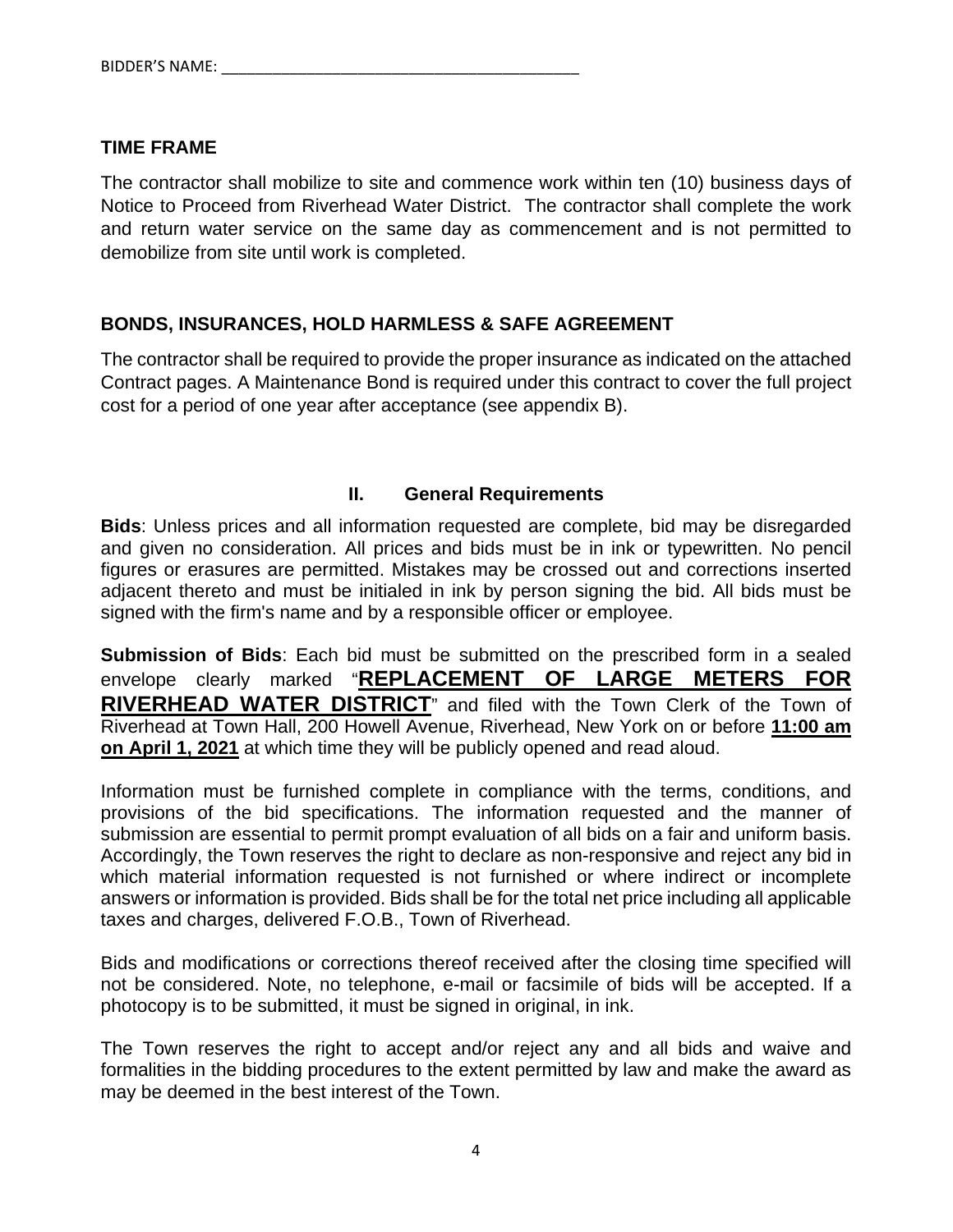# **III. General Bid Specifications**

## **Bid Form**

Each bid shall be submitted on the required Bid Sheet; Exceptions to Specifications, Bidder Qualifications, Non-Collusive Bidding Certificate and Iran Divestment Act Certification must be submitted with each bid and must be signed by the same individual entering the bid. All bids or bidders not adhering to any of the requirements herein may be rejected.

**Bid Postponement and Amendment**: The Town of Riverhead reserves the right to revise or amend the specifications up to the time set for opening the bids. Such revisions and amendments, if any, shall be announced by amendments to this solicitation. Copies of such amendments shall be furnished to all prospective bidders. Prospective bidders are defined as those bidders listed on the Town's bids list for this material, or who have obtained bid documents subsequent to the bid advertisement. If the revisions and amendments require changes in quantities or prices proposed, or both, the date set for opening bids may be postponed by such number of days as in the opinion of the Town shall enable bidders to revise their bids. In any case, the bid opening shall be at least two (2) working days after the last amendment, and the amendment shall include an announcement of the new date, if applicable, for the opening of bids.

**Bid Withdrawal**: After the bids are opened, bids may not be withdrawn for thirty (30) calendar days. Prior to the date/time set for the bid opening, however, bids may be modified or withdrawn by the Seller's authorized representative in person, or by written telegraphic notice. If bids are modified or withdrawn in person, the authorized representative shall make his identity known and shall sign a receipt for the bid.

**Award**: The Town of Riverhead reserves the right to accept bids, award bids and/or not award bids, to reject any and all bids, to waive any informality in the bids, and to accept the bid that appears from all consideration to be for the best interest of the Town of Riverhead.

Notice of bid award, if bid be awarded, will be made within thirty (30) days of opening of bids to the lowest responsive and responsible seller, whose bid proposal complies with all the requirements in the bid specifications.

**New York Law**: The Notice to Bidders and Bid Specifications shall be governed according to the laws of the State of New York.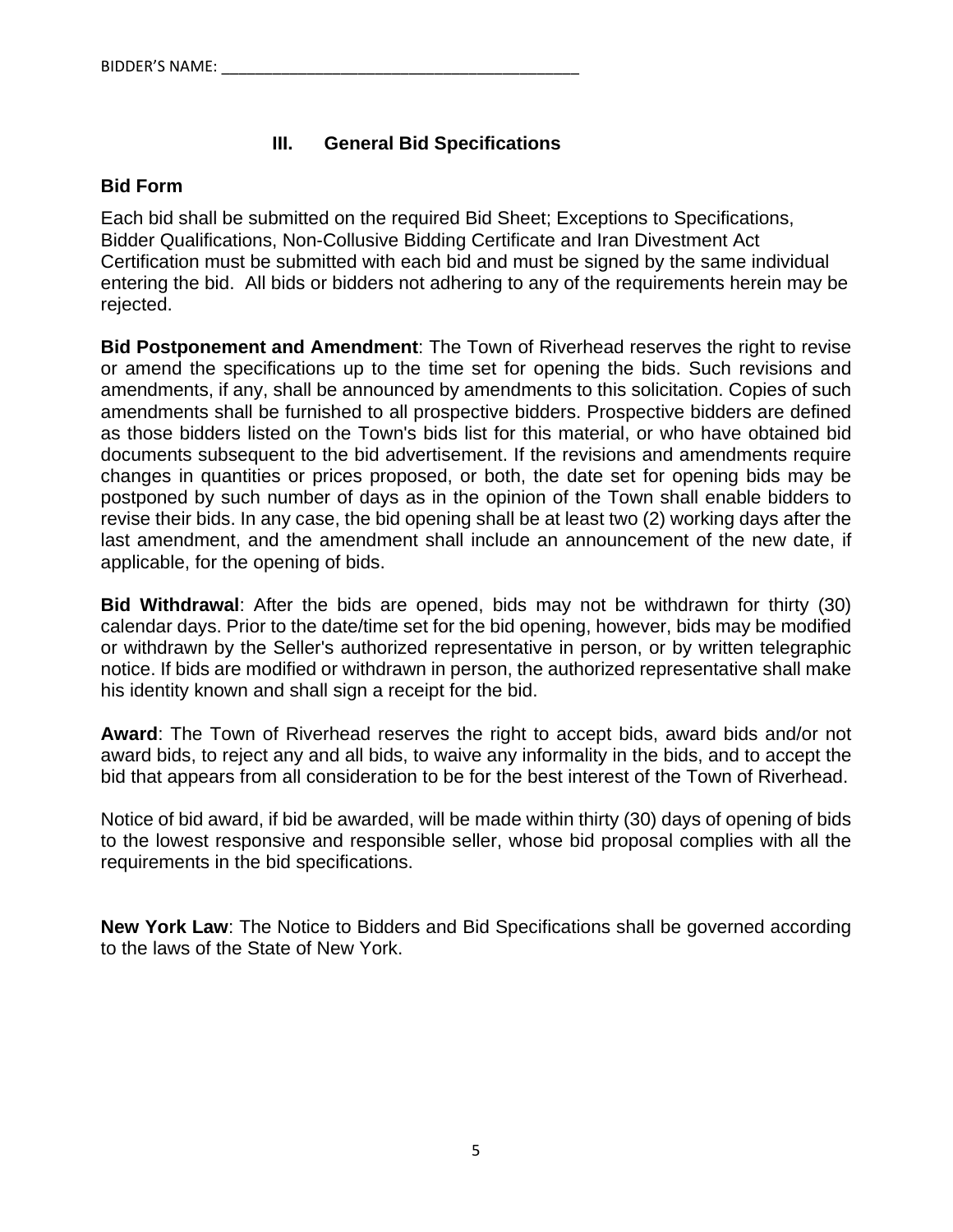# **IV. Bid Sheet**

#### **PROPOSAL**

## **REPLACEMENT OF LARGE WATER METERS**

## **FOR RIVERHEAD WATER DISTRICT**

THE UNDERSIGNED HEREBY OFFERS TO FURNISH ALL LABOR, EQUIPMENT AND MATERIALS TO PERFORM THE WORK AS DESCRIBED FOR THE FOLLOWING INDIVIDUAL AND LUMP SUM PRICES:

| For the removal and replacement of a 4-inch water meter as described during normal business hours<br>(Monday – Friday; 7:00 AM to 4:30 PM): |                  |                |    |  |
|---------------------------------------------------------------------------------------------------------------------------------------------|------------------|----------------|----|--|
|                                                                                                                                             |                  |                |    |  |
| <b>TOTAL BID PRICE:</b>                                                                                                                     |                  |                | (S |  |
|                                                                                                                                             | (WRITTEN AMOUNT) | <b>DOLLARS</b> |    |  |

| For the removal and replacement of a 4-inch water meter as described during overtime hours (Monday<br>- Friday; 11:00 PM to 7:00 AM, Weekends or Holidays): |                  |                |  |  |  |  |
|-------------------------------------------------------------------------------------------------------------------------------------------------------------|------------------|----------------|--|--|--|--|
|                                                                                                                                                             |                  |                |  |  |  |  |
|                                                                                                                                                             |                  |                |  |  |  |  |
| <b>TOTAL BID PRICE:</b>                                                                                                                                     | (WRITTEN AMOUNT) | <b>DOLLARS</b> |  |  |  |  |

| (Monday – Friday; 7:00 AM to 4:30 PM): | For the removal and replacement of a 6-inch water meter as described during normal business hours |                |     |  |
|----------------------------------------|---------------------------------------------------------------------------------------------------|----------------|-----|--|
|                                        |                                                                                                   |                |     |  |
|                                        |                                                                                                   |                |     |  |
| <b>TOTAL BID PRICE:</b>                |                                                                                                   |                | (\$ |  |
|                                        | (WRITTEN AMOUNT)                                                                                  | <b>DOLLARS</b> |     |  |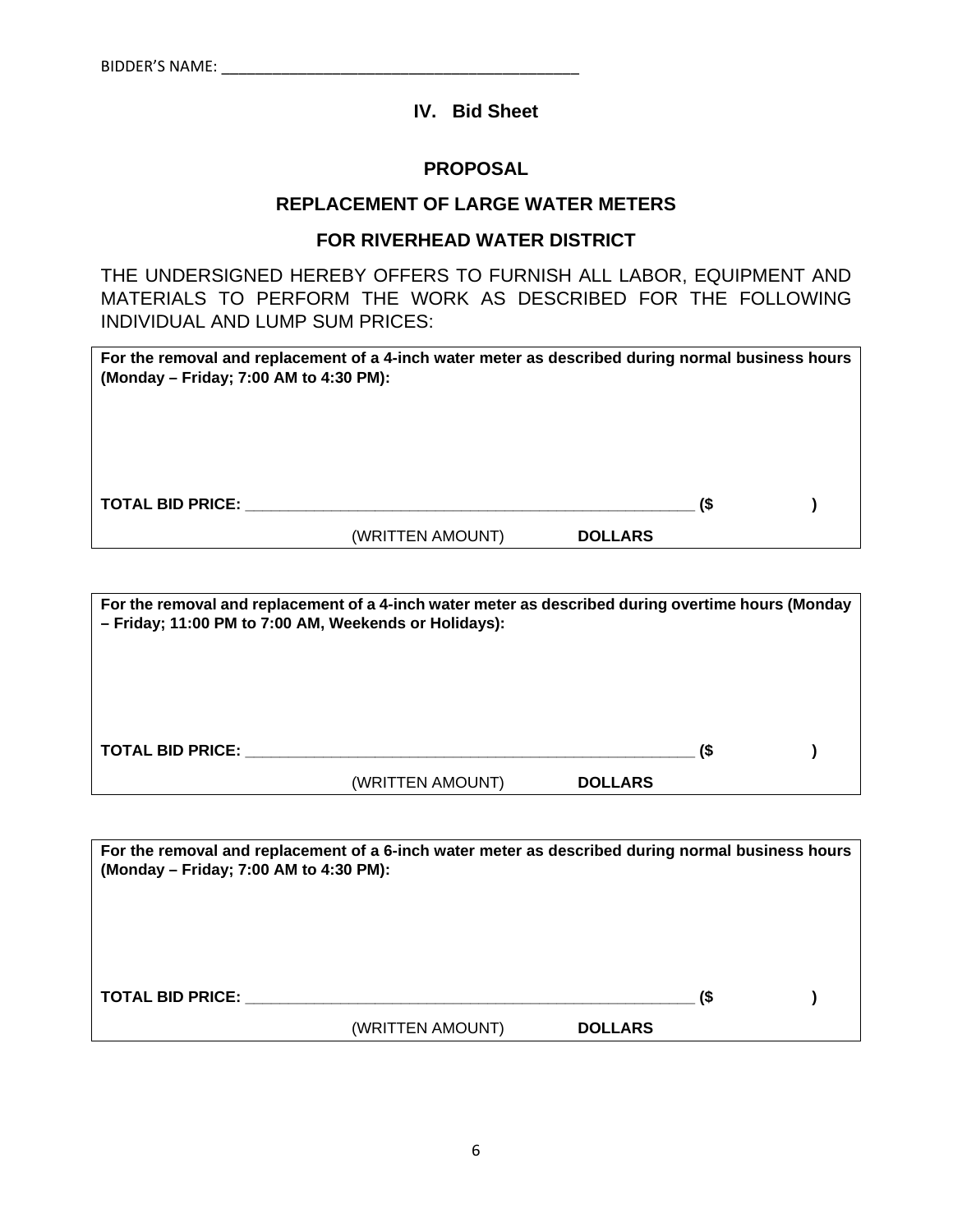| For the removal and replacement of a 6-inch water meter as described during overtime hours (Monday<br>- Friday; 9:00 PM to 6:30 AM, Weekends or Holidays): |                  |                |  |  |  |  |
|------------------------------------------------------------------------------------------------------------------------------------------------------------|------------------|----------------|--|--|--|--|
|                                                                                                                                                            |                  |                |  |  |  |  |
| <b>TOTAL BID PRICE:</b>                                                                                                                                    |                  |                |  |  |  |  |
|                                                                                                                                                            | (WRITTEN AMOUNT) | <b>DOLLARS</b> |  |  |  |  |

| For the removal and replacement of an 8-inch water meter as described during normal business hours<br>(Monday - Friday; 7:00 AM to 4:30 PM): |                  |                |  |  |  |
|----------------------------------------------------------------------------------------------------------------------------------------------|------------------|----------------|--|--|--|
|                                                                                                                                              |                  |                |  |  |  |
|                                                                                                                                              |                  |                |  |  |  |
| <b>TOTAL BID PRICE:</b>                                                                                                                      | (WRITTEN AMOUNT) | <b>DOLLARS</b> |  |  |  |

| For the removal and replacement of an 8-inch water meter as described during overtime hours (Monday<br>- Friday; 11:00 PM to 7:00 AM, Weekends or Holidays): |                  |                |  |  |  |
|--------------------------------------------------------------------------------------------------------------------------------------------------------------|------------------|----------------|--|--|--|
|                                                                                                                                                              |                  |                |  |  |  |
| <b>TOTAL BID PRICE:</b>                                                                                                                                      |                  |                |  |  |  |
|                                                                                                                                                              | (WRITTEN AMOUNT) | <b>DOLLARS</b> |  |  |  |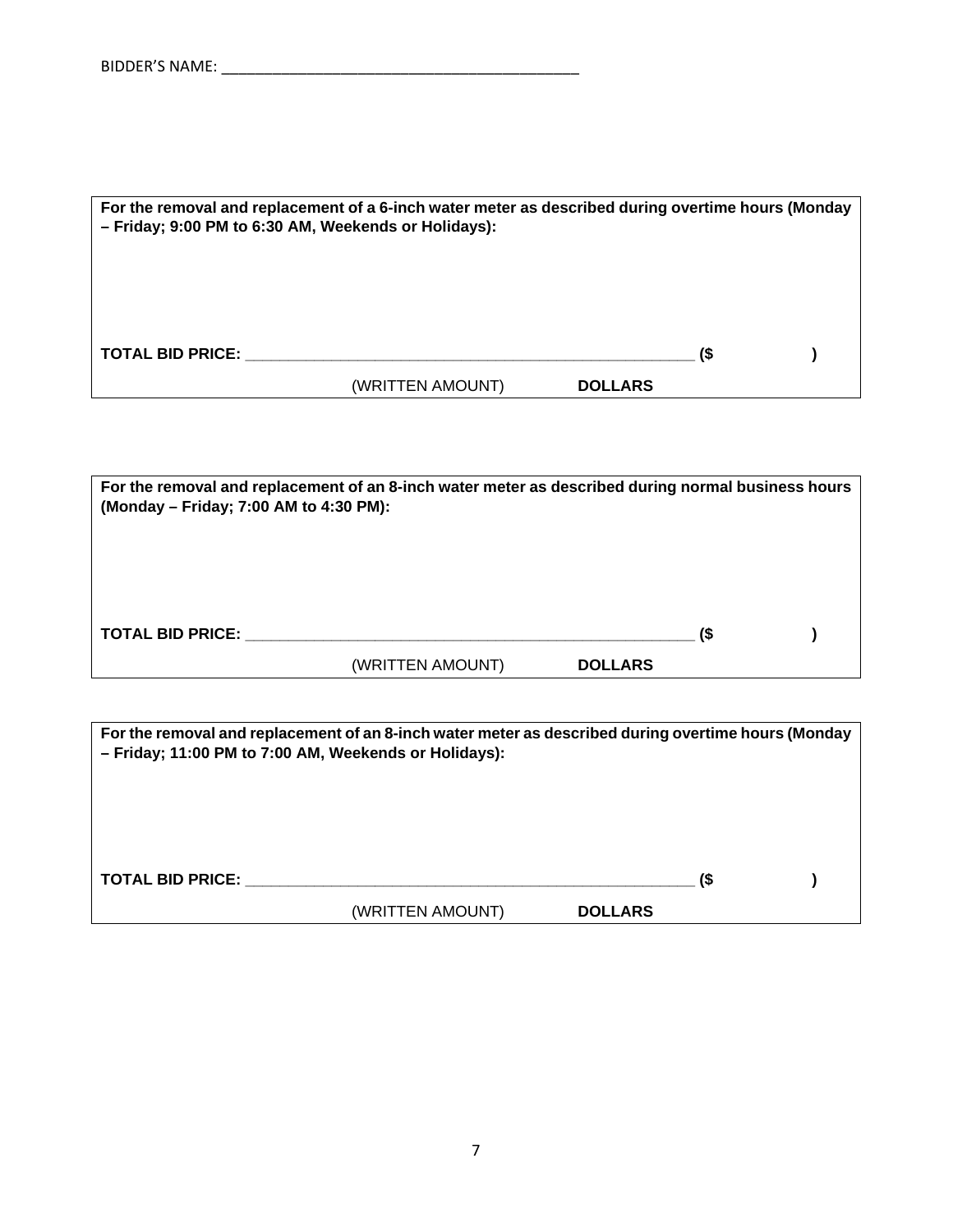| ,我们也不会有什么?""我们的人,我们也不会有什么?""我们的人,我们也不会有什么?""我们的人,我们也不会有什么?""我们的人,我们也不会有什么?""我们的人 |
|----------------------------------------------------------------------------------|
|                                                                                  |
|                                                                                  |
|                                                                                  |
|                                                                                  |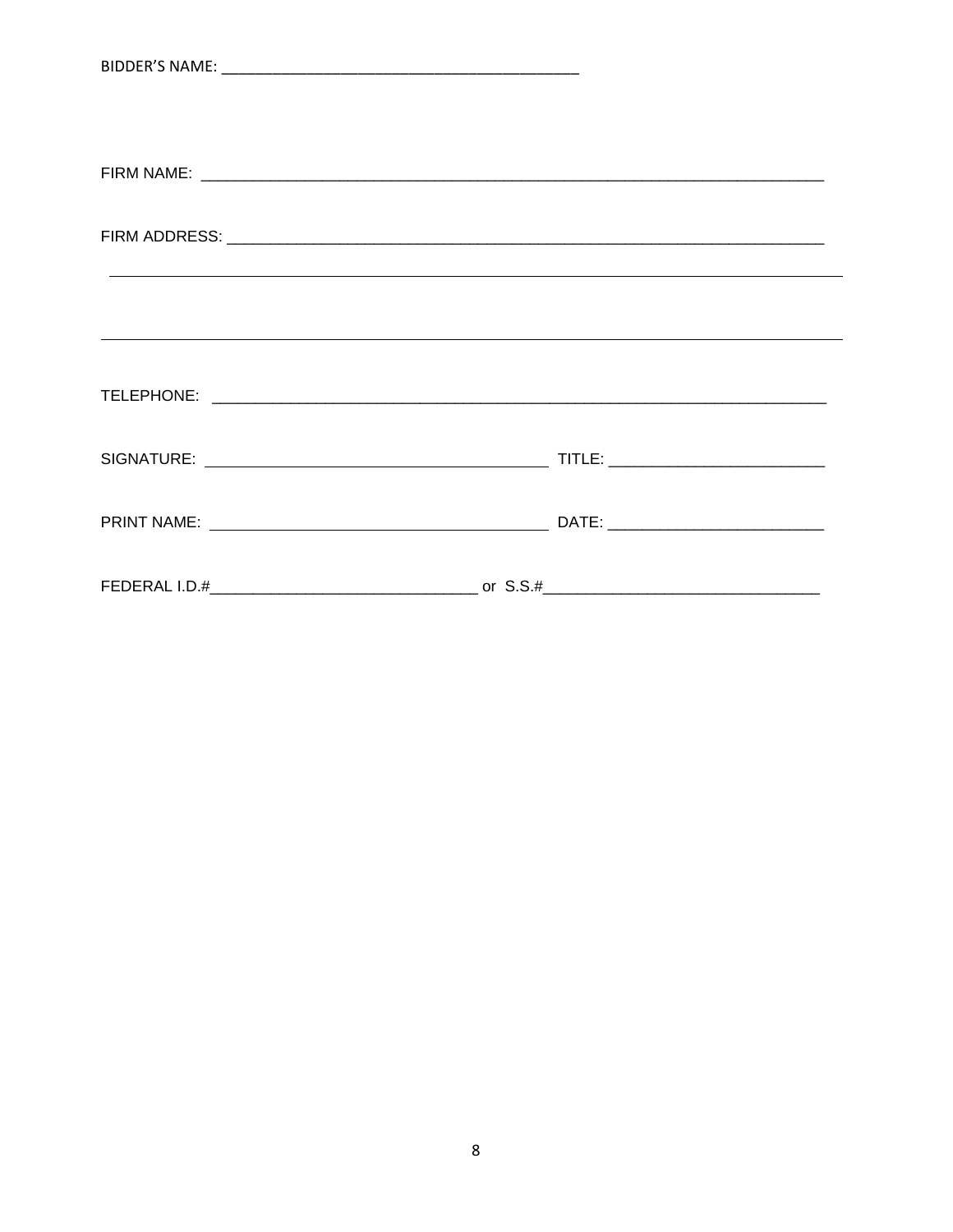# **APPENDIX A**

# **METER REPLACEMENT WORK ORDER**

Service Location:\_\_\_\_\_\_\_\_\_\_\_\_\_\_\_\_\_\_\_\_\_\_\_\_\_\_\_\_\_\_\_\_\_\_\_\_\_\_\_\_\_\_\_\_\_\_\_\_\_\_\_\_\_\_\_\_\_ Account #:\_\_\_\_\_\_\_\_\_\_\_\_\_\_\_\_\_\_\_\_\_\_\_\_\_\_\_\_\_\_\_\_\_\_\_\_\_\_\_\_\_\_\_\_\_\_\_\_\_\_\_\_\_\_\_\_\_\_\_\_\_\_

Install date:\_\_\_\_\_\_\_\_\_\_\_\_\_\_\_\_\_\_\_\_\_\_\_\_Technician:\_\_\_\_\_\_\_\_\_\_\_\_\_\_\_\_\_\_\_\_\_\_\_\_\_\_\_\_

| Old Meter Information |         | New Meter Information |                          |        |         |
|-----------------------|---------|-----------------------|--------------------------|--------|---------|
| Meter $#$             |         |                       | Meter Manufacturer       |        |         |
| Register #            |         |                       | Meter $#$                |        |         |
| <b>Final Reading</b>  |         |                       | Register id #            |        |         |
| Outside remote read   |         |                       | Meter size               |        |         |
| Measurement type      | Gallons |                       | Radio id #               |        |         |
| Meter size            |         |                       | Measurement type         |        |         |
| Radio id #            |         |                       | Remote location          |        |         |
| Meter location        |         |                       | Beginning reading        |        |         |
| Service type          |         |                       |                          |        |         |
| Service size          |         |                       |                          |        |         |
|                       |         |                       |                          |        |         |
|                       |         |                       | <b>WORK PERFORMED</b>    |        |         |
|                       | Y or N  | initial               |                          | Y or N | initial |
| Replaced meter        |         |                       | Confined space           |        |         |
| Installed radio       |         |                       | Install meter flanges    |        |         |
| Installed radio cover |         |                       | Installed meter (cut-in) |        |         |
| Drilled pit lid       |         |                       | Installed ground clamps  |        |         |
| Replaced valve        |         |                       | Install meter coupling   |        |         |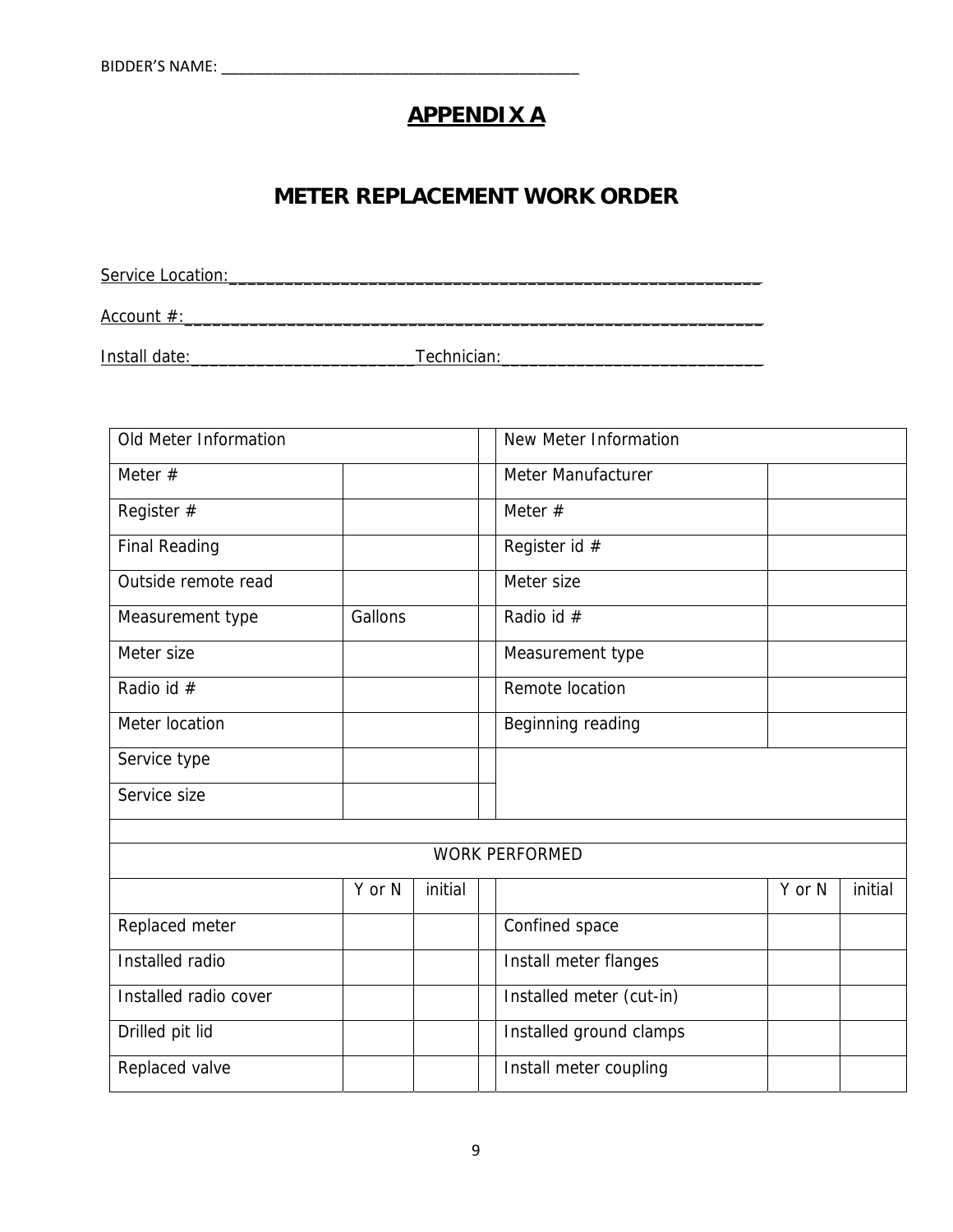# **APPENDIX B**

#### INSURANCE

 The Contractor shall not commence any work until he has obtained and had approved by the TOWN DISTRICT all of the insurance required under this Contract as enumerated herein:

- Workers Compensation Insurance
- Commercial General Liability
- Owner's (Town, District) Protective Public Liability and Property Damage Insurance
- Automobile Liability Insurance

The Contractor shall not permit any subcontractor to commence any operation on the site until satisfactory proof of carriage of the above required insurance has been posted with, and approved by, the TOWN DISTRICT.

- A. Workers' Compensation Insurance The Contractor shall take out and maintain, during the life of this Contract, Workers' Compensation Insurance for all of his employees employed at the site of the project, and in any case of any of the work being sublet, the Contractor shall require the subcontractor similarly to provide Workers' Compensation Insurance for all of the latter's employees, unless such employees are covered by the protection afforded by the Contractor.
- B. Commercial General Liability and Umbrella Liability The Contractor shall take out and maintain during the life of this Contract such Commercial General Liability and Umbrella Liability Insurance as shall protect him and any subcontractor p erforming work covered by this Contract for claims for damages for personal injury, including accidental death, as well as from claims for property damage which may arise from operations under this Contract, whether such operations be by himself or by any subcontractor, or by any one directly or indirectly employed by either of them, and the amounts of such insurance shall be as follows:
	- (1) Comprehensive General Liability Insurance in the amount not less than ONE MILLION DOLLARS (\$1,000,000.) each occurrence and TWO MILLION DOLLARS (\$2,000,000.) general aggregate.
	- (2) Umbrella Liability for bodily injury and property damage in an amount of not less than FIVE MILLION DOLLARS (5,000,000).
- C. Commercial General Liability and Umbrella Liability The above policies for commercial general liability insurance must be so written as to include Contractor's Protective Liability Insurance to protect the Contractor against claims arising from the operations of any subcontractor.

The above policy for commercial general liability insurance must name the Town of Riverhead, The Riverhead Water District, its employees, public officials, officers, agents, etc., as additional insureds on a primary and non-contributory basis for General Liability, Automobile Liability and/or Excess Umbrella Liability. That additional insured status must be evidenced by a copy of endorsement CG 20 10 10 01, "additional insured – owners, lessee or contractors – scheduled person or organization" endorsement (see attached sample) or its equivalent and copy of endorsement CG 20 37 10 01, "additional insured – owners, lessees or contractors - completed operations" endorsement (see attached sample), or its equivalent.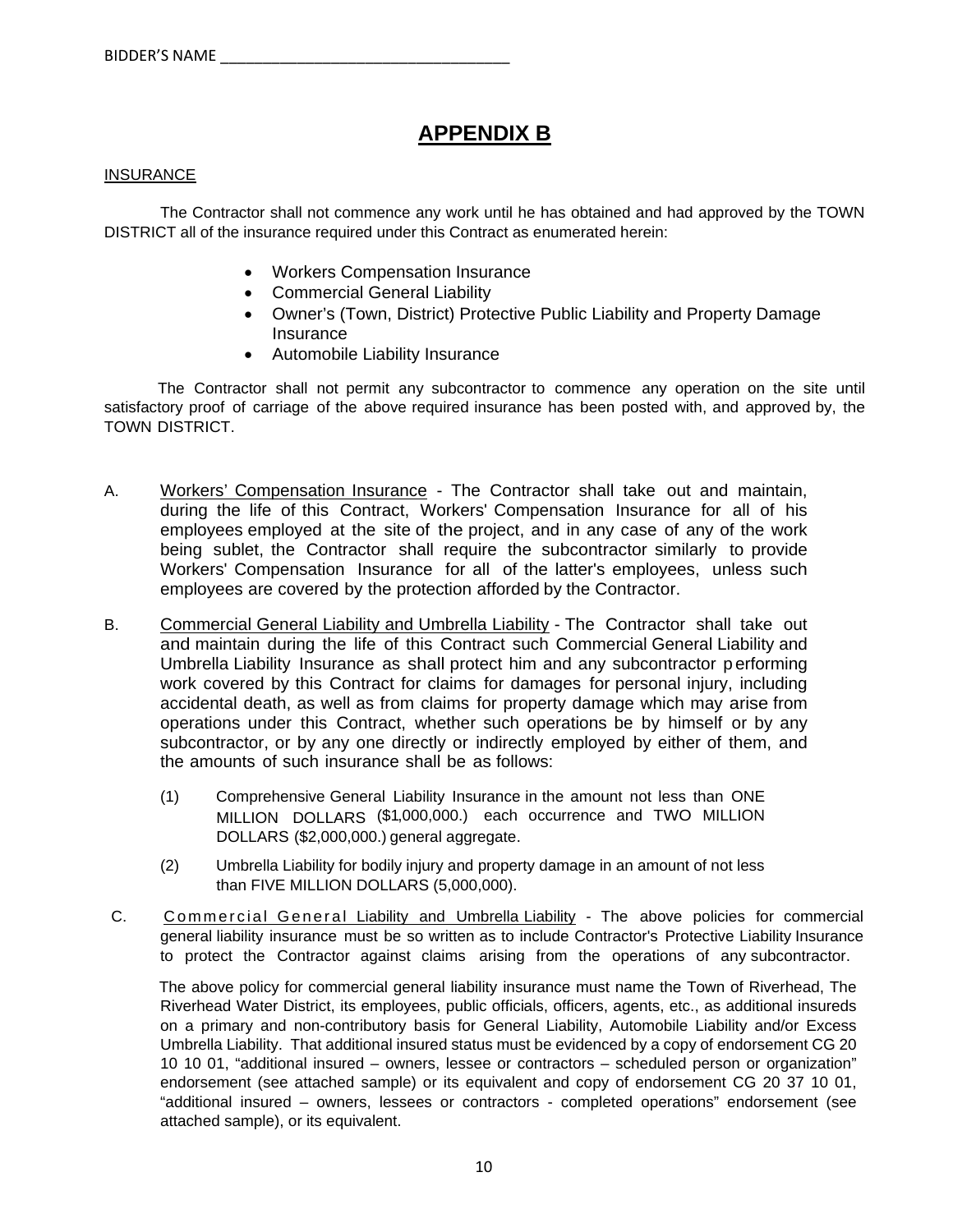- D. Blanket Waiver of Subrogation The above policies for workers' compensation insurance as well as comprehensive general liability insurance, automobile insurance, and excess umbrella liability insurance shall include waiver of transfer of rights of recovery against the Town of Riverhead, The Riverhead Water District, et.al. Such waiver of subrogation shall be evidenced by certificate of insurance or copy of endorsement to the appropriate policy.
- E. Owner's Protective Liability Insurance (TOWN DISTRICT, and/or TOWN BOARD, TOWN OF RIVERHEAD as OWNER – If the Town of Riverhead, Riverhead Water District deem necessary, the Contractor shall furnish to the TOWN DISTRICT with respect to the operations he or any of his subcontractors perform, a regular Owner's Protective Liability Insurance Policy for and in behalf of the TOWN DISTRICT and/or TOWN BOARD, TOWN OF RIVERHEAD as OWNER, providing for a limit of not less than ONE MILLION DOLLARS (\$1,000,000.) combined single limit for all damages fo r each occurrence and a total limit of TWO MILLION DOLLARS (\$2,000,000.) general aggregate for all damages. The insurance must fully cover the legal liability of the TOWN DISTRICT and/or TOWN BOARD, TOWN OF RIVERHEAD as OWNER. The coverage provided under this policy must not be affected if the TOWN DISTRICT performs work in connection with the project either for, or in cooperation with, the Contractor or as an aid thereto, whether the same be a part of the Contract or separate therefrom, by means of its own employees or agents, or if the TOWN DISTRICT directs or supervises the work to be performed by the Contractor.
- F. Commercial Automobile Liability Insurance The Contractor shall take out and maintain during the life of the Contract such Commercial automobile liability insurance as shall protect him and any subcontractor performing work covered by this Contract from claims for damages for personal injury, including accidental death, as well as from claims for property damage which may arise from operations under this Contract, whether such operations be by himself or by any subcontractor, or by anyone directly or indirectly employed by either of them, and the amounts of such insurance shall be as follows:
	- (1) Automobile Liability Insurance in an amount not less than ONE MILLION DOLLARS (\$1,000,000.) for bodily injuries and property damage, including wrongful death, per occurrence.
	- (2) Umbrella liability for bodily injury and property damage in an amount of not less than FIVE MILLION DOLLARS (\$5,000,000).

The Contractor shall furnish the TOWN DISTRICT with certificates of each insurer insuring the Contractor or any subcontractor under this Contract, except with respect to subdivision D. above. In respect to this paragraph, the Contractor shall furnish the TOWN DISTRICT with the original insurance policy.

Both certificates, as furnished, and the insurance policy, as required, shall bear the policy numbers, the expiration date of the policy and the limit or limits of liability thereunder. Both the certificates and the policy shall be further endorsed to provide the TOWN DISTRICT and Engineer with any notice of cancellation at least thirty (30) days prior to the actual date of such cancellation.

#### WAGE RATES & GENERAL PROVISIONS

The Contractor hereby expressly agrees to comply with all the provisions of the Labor Law and any and all amendments thereto, insofar as the same are applicable to this Contract. The Labor Laws, as amended, provide that no laborer, worker or mechanic in the employ of the Contractor, subcontractor or other person doing or contracting to do the whole or a part of the work contemplated by this Contract, shall be permitted or required to work more than eight (8) hours in any one calendar day, except in cases of extraordinary emergency caused by fire, flood, or danger to life or property; that no such person shall be employed more than eight (8) hours in any day or more than five (5) days in any week, except in such emergency; that the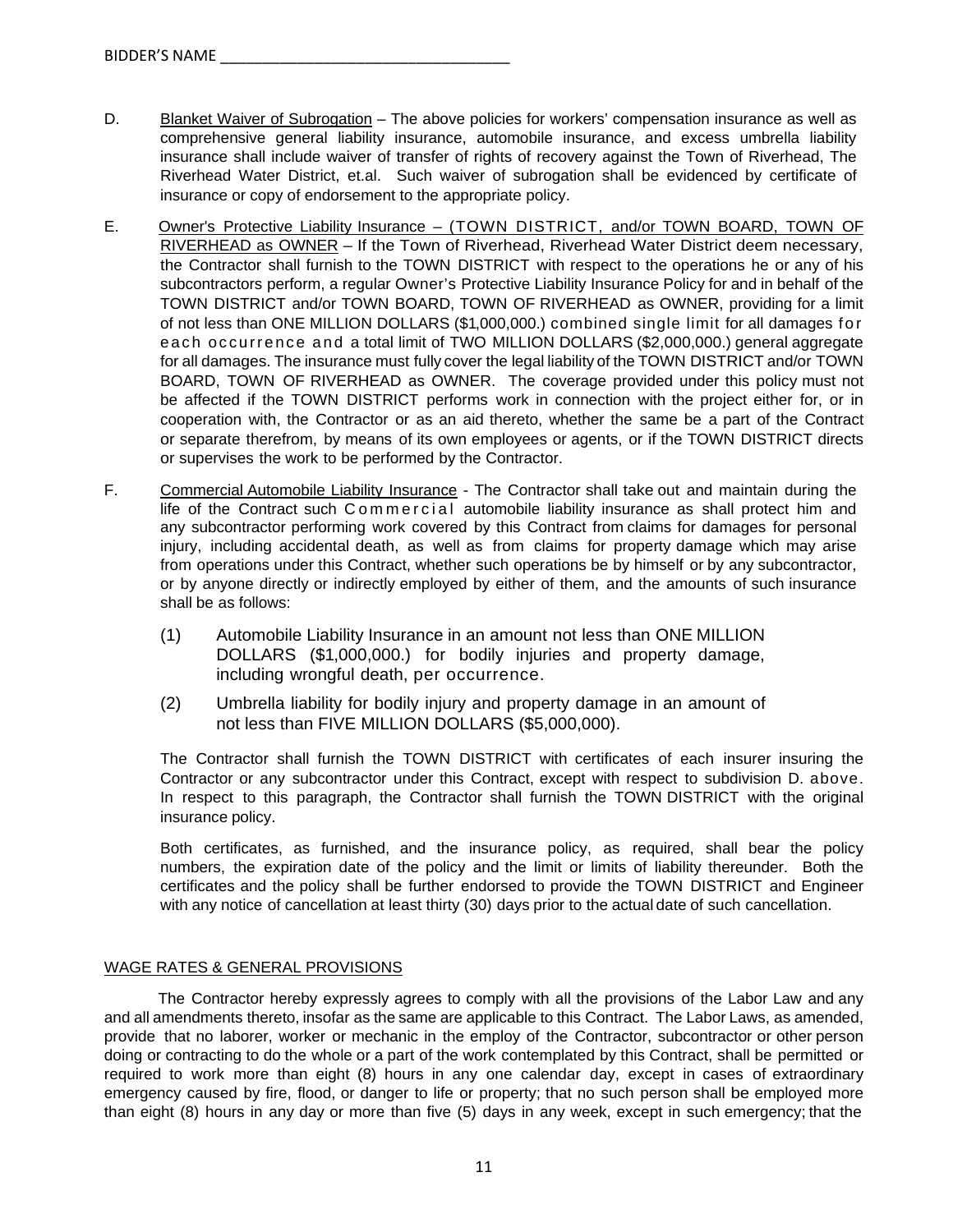wages to be paid for a legal day's work as hereinbefore defined, to laborers, workers, or mechanics upon the work called for under this Contract, or for any materials used upon or in connection therewith shall not be less than the prevailing rate for a day's work in the same trade or occupation in the locality within the State where such work is to be done and each laborer, worker, or mechanic employed by the Contractor, subcontractor, or other person about or upon the work shall be paid the wages herein provided; that employees engaged in the construction outside the limits of cities and villages are no longer exempt from the provisions of the Labor Laws which required the payment of the prevailing rate of wages and the eight (8) hour day.

Section 220A of the Labor Law, as amended by Chapter 472 of the Laws of 1932, provides that before payment is made by or on behalf of the State or any City, County, Town or Village or other civil division of the State, of any sums due on account of a con-tract for a public improvement, it is the duty of the Comptroller or the financial officer of the Municipal Corporation to require the Contractor and each and every subcontractor to file a certified statement in writing, in satisfactory form, certifying to the amounts then due and owing to any and all laborers for daily or weekly wages on account of labor performed upon the work of the Contract, setting forth therein the names of the persons whose wages are unpaid and the amount due each, respectively.

Section 220B of the Labor Law, as amended, provides that any interested person who shall have previously filed a protest in writing objecting to the payment to any Contractor or subcontractor to the extent of the amount or amounts due or to become due to him for daily or weekly wages for labor performed on the public improvement for which the Contract was entered into, or if, for any other reason, it may be deemed advisable, the Comptroller of the State or other financial officer of the Municipal Corporation may deduct from the whole amount of any payment on account thereof the sum or sums admitted by any Contractor or subcontractor in such statement or statements so filed to be due and owing by, him on account of labor performed and may withhold the amount so deducted for the benefit of the laborers for daily or weekly wages, whose wages are unpaid as shown by the verified statements filed by any Contractor or subcontractor and may pay directly to any person the amount or amounts so shown to be due for such wages.

Section 220C of the Labor Law, as amended, provides the penalty for making of a false oath or verification.

Section 220D of the Labor Law provides that the advertised specifications for every Contract for the construction, reconstruction, maintenance and/or repair of highways to which the State, County, Town and/or Village is a party shall contain the provision stating the minimum rate of hourly wage that can be paid, as shall be designated by the Industrial Commissioner, to the laborers employed in the performance of the Contract, either by the Contractor, subcontractor or other person doing or contracting to do the whole or part of the work contemplated by the Contract, and the Contract shall contain a stipulation that such laborers shall be paid not less than such hourly minimum rate of wage. Any person or corporation that willfully pays after entering into such Contract less than such stipulated minimum hourly wage scale shall be guilty of a misdemeanor and, upon conviction, shall be punished for a first offense by a fine of Five Hundred Dollars (\$500.) or by imprisonment for not more than thirty (30) days, or by both fine and imprisonment for a second offense by a fine of One Thousand Dollars (\$1,000.) and, in addition thereto, the Contract on which the violation has occurred shall be forfeited; and no such person or corporation shall be entitled to receive any sum or nor shall any officer, agent or employee of the State pay the same or authorize its payment from the funds under his charge or control to any person or corporation for work done upon any contract, on which the Contractor has been convicted of second offense in violation of the provisions of this Section.

The minimum wage rates are established by the Industrial Commissioner, State of New York, for this Contract. It is the contractor's responsibility to ensure wages are paid in accordance with latest revision.

All excavation shall be done in compliance with Article 36 of the General Business Law and notices given as provided by GBL Section 761.

12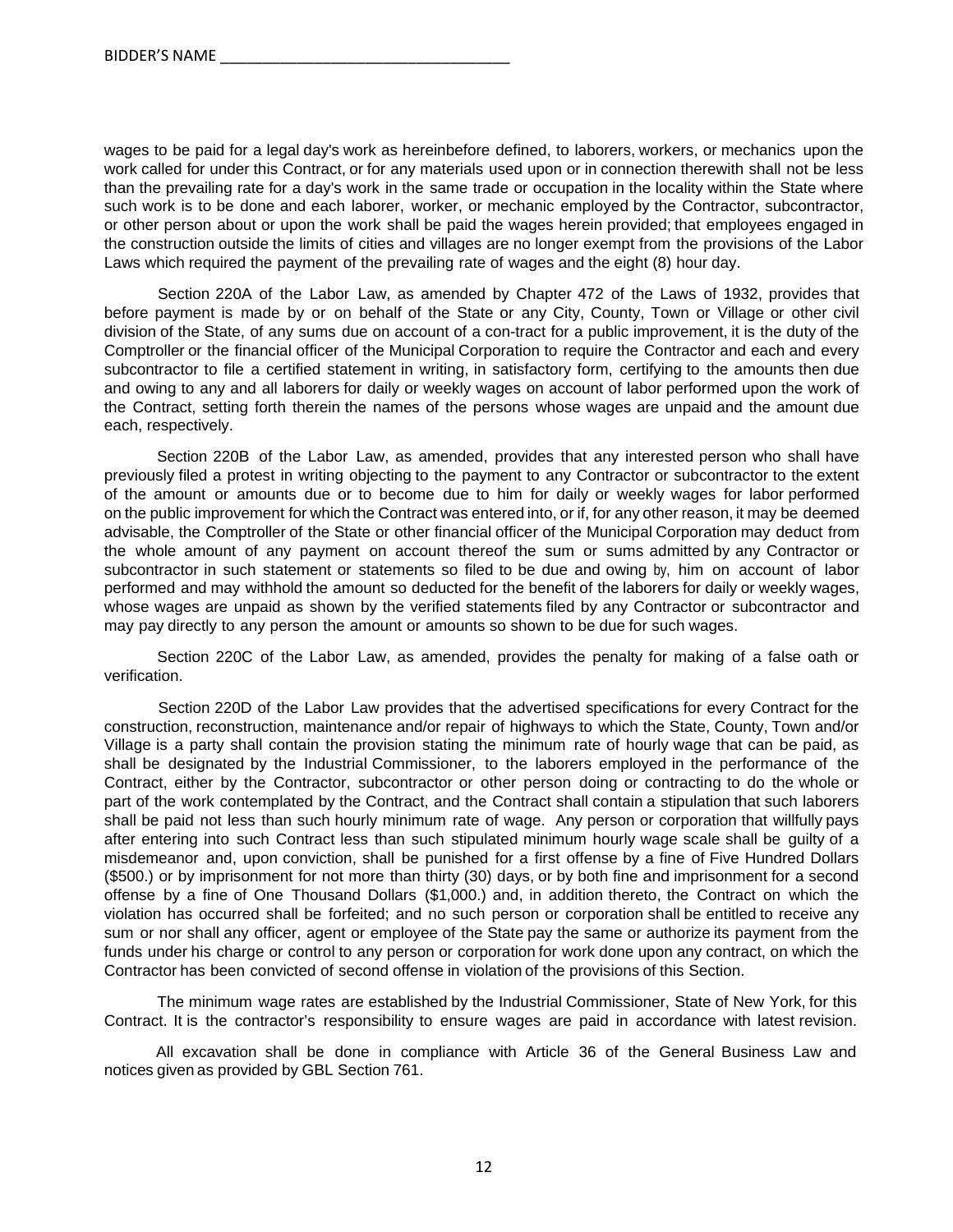# **TOWN OF RIVERHEAD**

# **HOLD SAFE AND HARMLESS AGREEMENT**

The within hold safe and harmless agreement is made between the TOWN OF RIVERHEAD, a municipal corporation with an address at 200 Howell Avenue, Riverhead, New York 11901, acting through the RIVERHEAD WATER DISTRICT (hereinafter "Town") and \_\_\_\_\_\_\_\_\_\_\_\_\_\_\_\_\_\_\_\_\_\_\_\_\_\_\_\_\_\_\_\_\_\_\_\_\_\_\_\_\_\_\_\_\_\_\_\_\_\_\_\_\_\_\_, a domestic corporation with an address at \_\_\_\_\_\_\_\_\_\_\_\_\_\_\_\_\_\_\_\_\_\_\_\_\_\_\_\_\_\_\_\_\_\_\_\_\_\_\_\_\_\_\_\_\_\_\_\_, (hereinafter "Con-tractor").

Contractor represents that it that provides services to the Town and that it requires access to the Town's property located at  $\blacksquare$ Town grants Contractor a temporary license to enter upon the premises to perform the service for the Town.

Contractor has been advised, understands and agrees that it is electing to enter upon the premises with no representations of any kind whatsoever and further Contractor agrees to the use of the above referenced area from the TOWN OF RIVERHEAD freely and voluntarily.

Contractor, by **Contractor**, by **Contractor**, by **Contractor**, by **Contractor**, by **Contractor**, by **Contractor** age; that he/she has read and understands the foregoing; that he/she has been authorized by CONTRACTOR to sign same and agrees to the terms and conditions of this agreement, intending that CONTRACTOR to be legally bound by them.

Contractor hereby assumes all responsibility and risk of injury that might occur to me or my property and agree to indemnify, hold harmless, release and defend the TOWN OF RIVERHEAD, its officers, agents, servants and employees from any and all claims or suits for property damage or loss, or personal injury, including death sustained, whether or not damages or injuries are caused directly or indirectly by the negligence of agents, servants or employees of the TOWN OF RIVERHEAD, arising out of or related to this agreement.

 To the fullest extent permitted by law, Contractor shall defend, indemnify and hold harmless Owner, Contractor, Architect, and consultants, agents and employees of any of them (individually or collectively, "Indemnity") from and against all claims, damages, liabilities, losses and expenses, including but not limited to attorneys' fees, arising out of or in any way connected with the performance or lack of performance of the work under the agreement and any change orders or additions to the work included in the agreement, provided that any such claim, damage, liability, loss or expense is attributable to bodily injury, sickness, disease or death, or physical injury to tangible property including loss of use of that property, or loss of use of tangible property that is not physically injured, and caused in whole or in part by any actual or alleged:

- Act or omission of the Contractor or anyone directly or indirectly retained or engaged by it or anyone for whose acts it may be liable; or
- Violation of any statutory duty, regulation, ordinance, rule or obligation by an Indemnitee provided that the violation arises out of or is in any way connected with the Contractor's performance or lack of performance of the work under the agreement.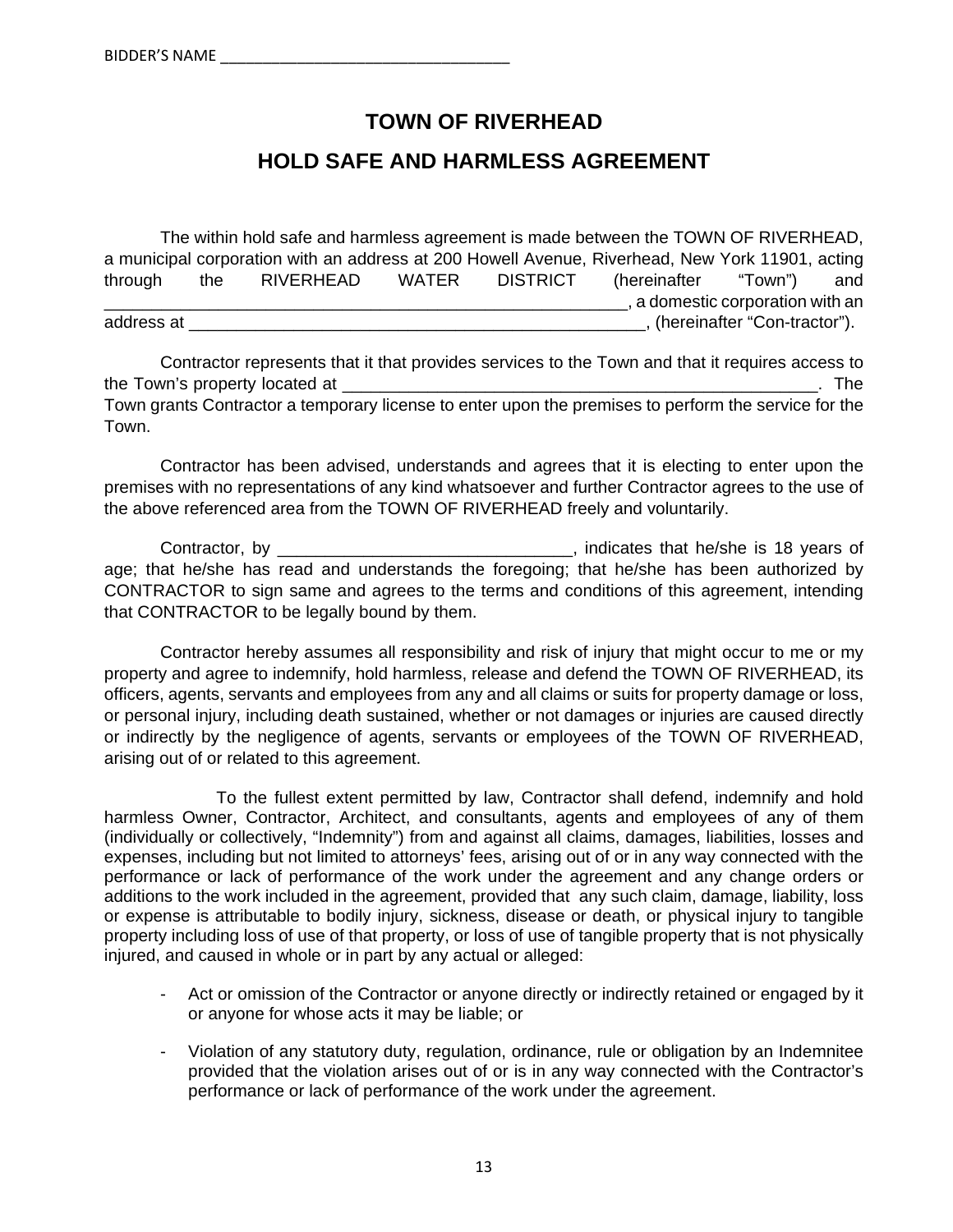The Contractor's obligations under this agreement shall apply regardless of whether or not any such claim, damage, liability, loss or expense is or may be attributable to the fault or negligence of the Contractor.

In the event that an Indemnitee is determined to be any percent negligent pursuant to any verdict or judgment, then, in addition to the foregoing, Contractor's obligation to indemnify the Indemnitee for any amount, payment, judgment, settlement, mediation or arbitration award shall extend only to the percentage of negligence of the Contractor and anyone directly or indirectly engaged or retained by it and anyone else for whose acts the Contractor is liable.

The indemnity obligation under this contract shall not be construed to negate, abridge or reduce any other right or obligation of indemnity that would otherwise exist as to any person or entity described in this contract.

In any and all claims against an Indemnitee by any employee of the Contractor or anyone directly or indirectly retained or engaged by it or anyone for whose acts it may be liable, the indemnification obligation under this contract shall not be limited by any limitation on the amount or type of damages, compensation or benefits payable by or for Contractor under workers' compensation acts, disability benefit acts or other employee benefit acts.

The indemnification obligation under this contract shall not be limited in any way by the amount or type of insurance required to be provided to or for the benefit of an Indemnitee as described in the agreement.

| Agreed to this |  |
|----------------|--|
|                |  |

(NAME OF CONTRACTOR)

By:

 $\overline{a}$ 

 $\overline{a}$ 

(SIGNATURE)

(PRINTED NAME)

Subscribed and sworn to me on this the \_\_\_\_\_day of \_\_\_\_\_\_\_\_\_\_\_\_\_\_, 20\_\_\_\_\_.

Notary Public in and for the State of \_\_\_\_\_\_\_\_\_\_\_\_\_\_\_\_.

NOTARY PUBLIC (NOTARY STAMP/SEAL)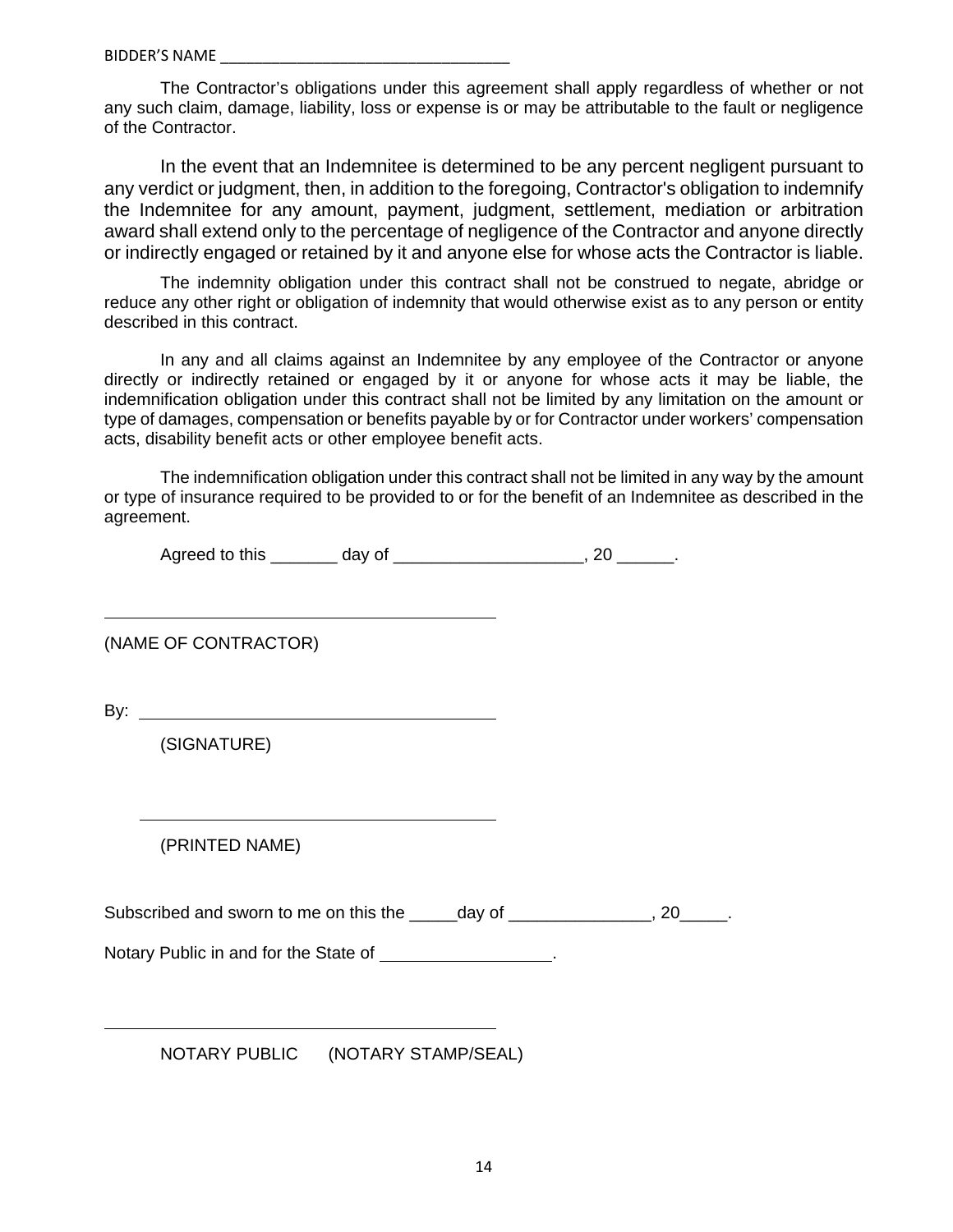#### **BIDDER QUALIFICATIONS**

All questions must be answered and the information given must be clear and comprehensive. If necessary, questions may be answered on separate attached sheets.

#### **Section A.**

- 1. Name of Offeror/Organization:
- 2. Main Office Address:
- 3. When Organized:
- \_\_\_\_\_\_\_\_\_\_\_\_\_\_\_\_\_\_\_\_\_\_\_\_\_\_\_\_\_\_\_\_\_\_\_\_\_\_\_\_\_\_\_\_\_\_\_\_\_\_\_\_\_\_\_\_\_\_\_\_\_\_\_\_ 4. If a Corporation, Indicate State Incorporated In:

#### 5. **NAME OF PARTNERS HOME ADDRESS OF PARTNERS**

\_\_\_\_\_\_\_\_\_\_\_\_\_\_\_\_\_\_\_\_\_\_\_\_\_\_\_\_\_\_\_\_\_\_\_\_\_\_\_\_\_\_\_

(If Bidder is a FIRM, state here the name and home address of each member thereof) \_\_\_\_\_\_\_\_\_\_\_\_\_\_\_\_\_\_\_\_\_\_\_\_\_\_\_\_\_\_\_\_\_\_\_\_\_\_\_\_\_\_\_\_\_\_\_\_\_\_\_\_\_\_\_\_\_\_\_\_\_\_\_\_\_\_\_\_\_\_

\_\_\_\_\_\_\_\_\_\_\_\_\_\_\_\_\_\_\_\_\_\_\_\_\_\_\_\_\_\_\_\_\_\_\_\_\_\_\_\_\_\_\_\_\_\_\_\_\_\_\_\_\_\_\_\_\_\_\_\_\_\_\_\_\_\_\_\_\_\_

\_\_\_\_\_\_\_\_\_\_\_\_\_\_\_\_\_\_\_\_\_\_\_\_\_\_\_\_\_\_\_\_\_\_\_\_\_\_\_\_\_\_\_\_\_\_\_\_\_\_\_\_\_\_\_\_\_\_\_\_\_\_\_\_\_\_\_\_\_\_

\_\_\_\_\_\_\_\_\_\_\_\_\_\_\_\_\_\_\_\_\_\_\_\_\_\_\_\_\_\_\_\_\_\_\_\_\_\_\_\_\_\_\_\_\_\_\_\_\_\_\_\_\_\_\_\_\_\_\_\_\_\_\_\_\_\_\_\_\_\_

\_\_\_\_\_\_\_\_\_\_\_\_\_\_\_\_\_\_\_\_\_\_\_\_\_\_\_\_\_\_\_\_\_\_\_\_\_\_\_\_\_\_\_\_\_\_\_\_\_\_\_\_\_\_\_\_\_\_\_\_\_\_\_\_\_\_\_\_\_\_

\_\_\_\_\_\_\_\_\_\_\_\_\_\_\_\_\_\_\_\_\_\_\_\_\_\_\_\_\_\_\_\_\_\_\_\_\_\_\_\_\_\_\_\_\_\_\_\_\_\_\_\_\_\_\_\_

\_\_\_\_\_\_\_\_\_\_\_\_\_\_\_\_\_\_\_\_\_\_\_\_\_\_\_\_\_\_\_\_\_\_\_\_\_\_\_\_\_\_\_\_\_\_\_\_\_\_\_\_\_\_\_\_\_

If Bidder is a CORPORATION, complete the information below: Name and Address of President:

Name and Address of Vice President:

Name and Address of Secretary:

6. Does any other contractor, vendor or person have, hold, or may derive any actual or beneficial percentage of interest in any other form of ownership of the Offeror in an amount of 5% or more? Yes/No If yes, please provide:

Name: \_\_\_\_\_\_\_\_\_\_\_\_\_\_\_\_\_\_\_\_\_\_\_\_\_\_\_\_\_\_\_\_\_\_\_\_\_\_\_\_\_\_\_\_\_\_\_\_\_\_\_\_\_\_\_\_\_\_\_\_\_\_\_

Address: \_\_\_\_\_\_\_\_\_\_\_\_\_\_\_\_\_\_\_\_\_\_\_\_\_\_\_\_\_\_\_\_\_\_\_\_\_\_\_\_\_\_\_\_\_\_\_\_\_\_\_\_\_\_\_\_\_\_\_\_\_\_\_\_\_\_\_\_\_\_

#### **Section B.**

Provide information below regarding similar contracts held: Organization Name: Contact Person (Name and Phone Number): \_\_\_\_\_\_\_\_\_\_\_\_\_\_\_\_\_\_\_\_\_\_\_\_\_\_\_\_\_\_ \_\_\_\_\_\_\_\_\_\_\_\_\_\_\_\_\_\_\_\_\_\_\_\_\_\_\_\_\_\_\_\_\_\_\_\_

\_\_\_\_\_\_\_\_\_\_\_\_\_\_\_\_\_\_\_\_\_\_\_\_\_\_\_\_\_\_ \_\_\_\_\_\_\_\_\_\_\_\_\_\_\_\_\_\_\_\_\_\_\_\_\_\_\_\_\_\_\_\_\_\_\_\_\_ \_\_\_\_\_\_\_\_\_\_\_\_\_\_\_\_\_\_\_\_\_\_\_\_\_\_\_\_\_\_ \_\_\_\_\_\_\_\_\_\_\_\_\_\_\_\_\_\_\_\_\_\_\_\_\_\_\_\_\_\_\_\_\_\_\_\_\_

\_\_\_\_\_\_\_\_\_\_\_\_\_\_\_\_\_\_\_\_\_\_\_\_\_\_\_\_\_\_ \_\_\_\_\_\_\_\_\_\_\_\_\_\_\_\_\_\_\_\_\_\_\_\_\_\_\_\_\_\_\_\_\_\_\_\_ \_\_\_\_\_\_\_\_\_\_\_\_\_\_\_\_\_\_\_\_\_\_\_\_\_\_\_\_\_\_ \_\_\_\_\_\_\_\_\_\_\_\_\_\_\_\_\_\_\_\_\_\_\_\_\_\_\_\_\_\_\_\_\_\_\_\_

\_\_\_\_\_\_\_\_\_\_\_\_\_\_\_\_\_\_\_\_\_\_\_\_\_\_\_\_\_\_\_\_\_\_\_\_\_\_\_\_\_\_\_\_\_\_\_\_\_\_\_\_\_\_\_\_\_\_\_\_\_\_\_\_\_\_\_\_\_

Amount of Contract: Date Completed: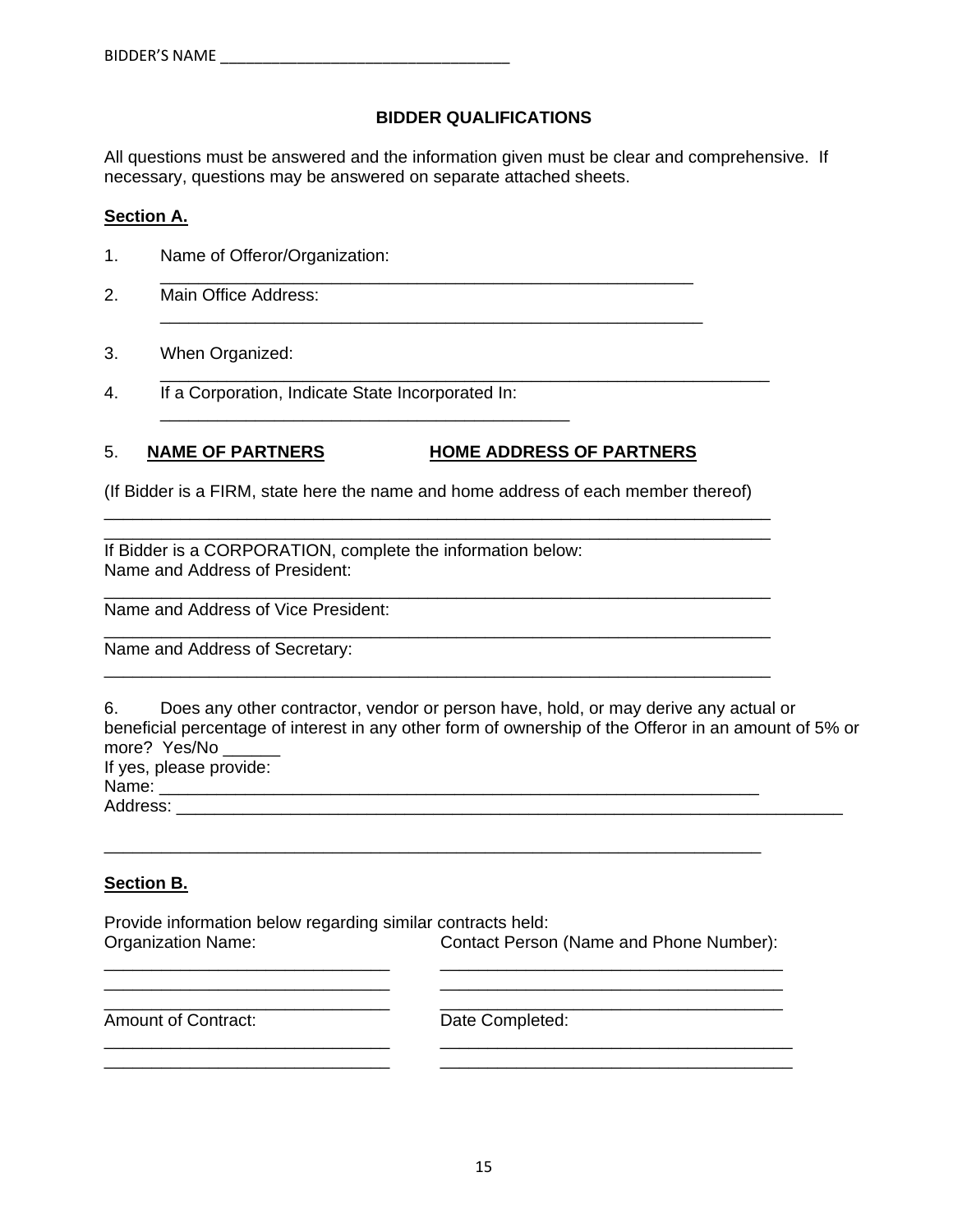### **Section C.**

1. Have you ever failed to complete any contract awarded to you? Yes/No\_\_\_\_\_

2. Have you ever defaulted on a contract? Yes/No \_\_\_\_ If yes, state where and why:

3. Has any officer or partner of your organization ever been an officer or partner of some other organization that failed to complete a contract? Yes/No \_\_\_\_\_

If yes, state name of individual, other organization and reason:

4. Has any officer or partner of your organization ever failed to complete a contract in his/her own name? Yes/No \_\_\_\_\_ if yes, state name and reason:

5. In what other lines of business are you financially interested?

6. Who will personally supervise this contract? Name and Phone Number Title

7. Do you have, or can you obtain, sufficient personnel and equipment to perform this contract as required by the "Bid Proposal"? Yes/No

8. Provide names and phone numbers of local (Long Island) government references: \_\_\_\_\_\_\_\_\_\_\_\_\_\_\_\_\_\_\_\_\_\_\_\_\_\_\_\_\_\_\_\_\_\_\_\_\_\_\_\_\_\_\_\_\_\_\_\_\_\_\_\_\_\_\_\_\_\_\_\_\_\_\_\_\_\_\_\_\_\_

\_\_\_\_\_\_\_\_\_\_\_\_\_\_\_\_\_\_\_\_\_\_\_\_\_\_\_\_\_\_\_\_\_\_\_\_\_\_\_\_\_\_\_\_\_\_\_\_\_\_\_\_\_\_\_\_\_\_\_\_\_\_\_\_\_\_\_\_\_\_

\_\_\_\_\_\_\_\_\_\_\_\_\_\_\_\_\_\_\_\_\_\_\_\_\_\_\_\_\_\_\_\_\_\_\_\_\_\_\_\_\_\_\_\_\_\_\_\_\_\_\_\_\_\_\_\_\_\_\_\_\_\_\_\_\_\_\_\_\_\_

\_\_\_\_\_\_\_\_\_\_\_\_\_\_\_\_\_\_\_\_\_\_\_\_\_\_\_\_\_\_\_\_\_\_\_\_\_\_\_ \_\_\_\_\_\_\_\_\_\_\_\_\_\_\_\_\_\_\_\_\_

9. Provide contact names and phone numbers for emergencies that require an immediate response:

Day: \_\_\_\_\_\_\_\_\_\_\_\_\_\_\_\_\_\_\_\_\_\_\_\_\_\_\_\_\_ Night: \_\_\_\_\_\_\_\_\_\_\_\_\_\_\_\_\_\_\_\_\_\_\_\_\_\_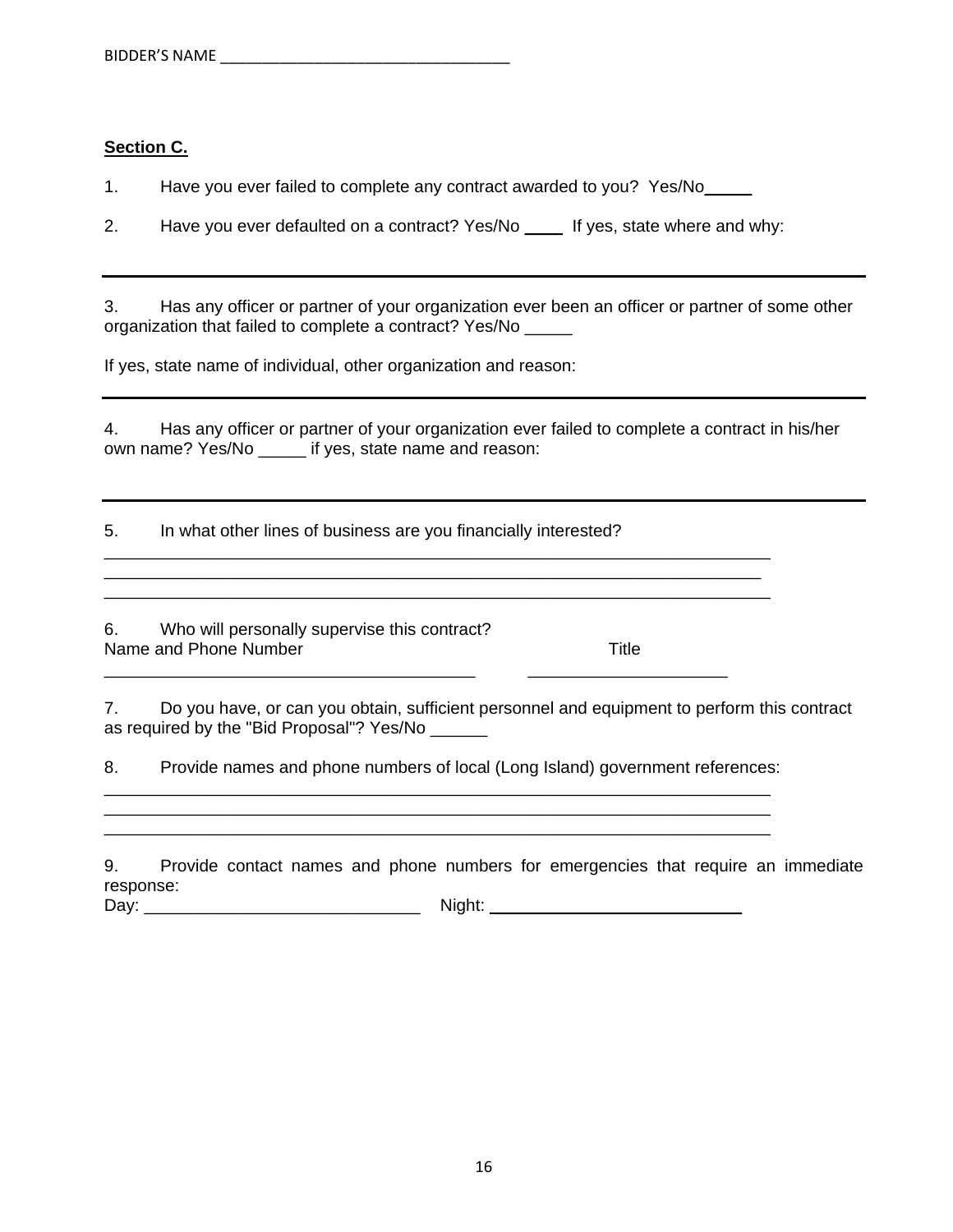10. List all major equipment you will utilize to perform all work. Indicate whether you currently own or lease the equipment, or will lease it (attach a separate sheet if necessary).

11. Successful Offeror shall provide the Town, at the signing of the contract, the following information:

\_\_\_\_\_\_\_\_\_\_\_\_\_\_\_\_\_\_\_\_\_\_\_\_\_\_\_\_\_\_\_\_\_\_\_\_\_\_\_\_\_\_\_\_\_\_\_\_\_\_\_\_\_\_\_\_\_\_\_\_\_\_\_\_\_\_\_\_\_\_ \_\_\_\_\_\_\_\_\_\_\_\_\_\_\_\_\_\_\_\_\_\_\_\_\_\_\_\_\_\_\_\_\_\_\_\_\_\_\_\_\_\_\_\_\_\_\_\_\_\_\_\_\_\_\_\_\_\_\_\_\_\_\_\_\_\_\_\_\_\_

- a. Table of Organization of the CONTRACTOR showing the names and addresses of all individuals serving on the Board of Directors or comparable body of the CONTRACTOR.
- b. Proof of financial capability and a detailed financial statement.

#### **Section D.**

(\*Delete phrases that are not applicable)

I, \_\_\_\_\_\_\_\_\_\_\_\_\_\_\_\_\_\_\_\_\_\_\_\_\_\_\_\_\_\_\_\_\_\_\_\_\_\_\_\_ the \*(applicant herein), (an officer or agent of

the corporate applicant) namely its \_\_\_\_\_\_\_\_\_\_\_\_\_\_\_\_\_\_\_\_\_,(list corporate interest) (swears) or

(affirms) under the penalties of perjury that:

1. The following persons have a direct or indirect interest in this bid:

| <b>NAME</b> | , ,,,,,,, | $\bigcap$ $\bigcap$ $\bigcap$ $\bigcap$<br><b>DATE</b><br>. . |
|-------------|-----------|---------------------------------------------------------------|
|             |           |                                                               |

(In case of corporations, all officers of the corporation and stockholders owning more than 5% of the corporate stock must be listed. Attach an additional sheet, if necessary).

2. The following person(s) listed immediately above are related by blood or marriage to an officer or employee of the OWNER. Attach an additional sheet, if necessary.

\_\_\_\_\_\_\_\_\_\_\_\_\_\_\_\_\_\_\_\_\_\_\_\_\_\_\_\_\_\_\_\_\_\_\_\_\_\_\_\_\_\_\_\_\_\_\_\_\_\_\_\_\_\_\_\_\_\_\_\_\_\_\_\_\_\_\_\_\_\_ \_\_\_\_\_\_\_\_\_\_\_\_\_\_\_\_\_\_\_\_\_\_\_\_\_\_\_\_\_\_\_\_\_\_\_\_\_\_\_\_\_\_\_\_\_\_\_\_\_\_\_\_\_\_\_\_\_\_\_\_\_\_\_\_\_\_\_\_\_\_ \_\_\_\_\_\_\_\_\_\_\_\_\_\_\_\_\_\_\_\_\_\_\_\_\_\_\_\_\_\_\_\_\_\_\_\_\_\_\_\_\_\_\_\_\_\_\_\_\_\_\_\_\_\_\_\_\_\_\_\_\_\_\_\_\_\_\_\_\_\_

\_\_\_\_\_\_\_\_\_\_\_\_\_\_\_\_\_\_\_\_\_\_\_\_\_\_\_\_\_\_\_\_\_\_\_\_\_\_\_\_\_\_\_\_\_\_\_\_\_\_\_\_\_\_\_\_\_\_\_\_\_\_\_\_\_\_\_\_\_\_\_\_\_

NAME RELATIONSHIP NAME/POSITION OF EMPLOYEE/OFFICER

False statements made herein are punishable as a Class A misdemeanor pursuant to 210.45 of the Penal Law.

Legal Name of Person/Firm/Corporation

Signature: \_\_\_\_\_\_\_\_\_\_\_\_\_\_\_\_\_\_\_\_\_\_\_\_\_\_\_\_\_

\_\_\_\_\_\_\_\_\_\_\_\_\_\_\_\_\_\_\_\_\_\_\_\_\_\_\_\_\_\_\_\_\_\_\_\_\_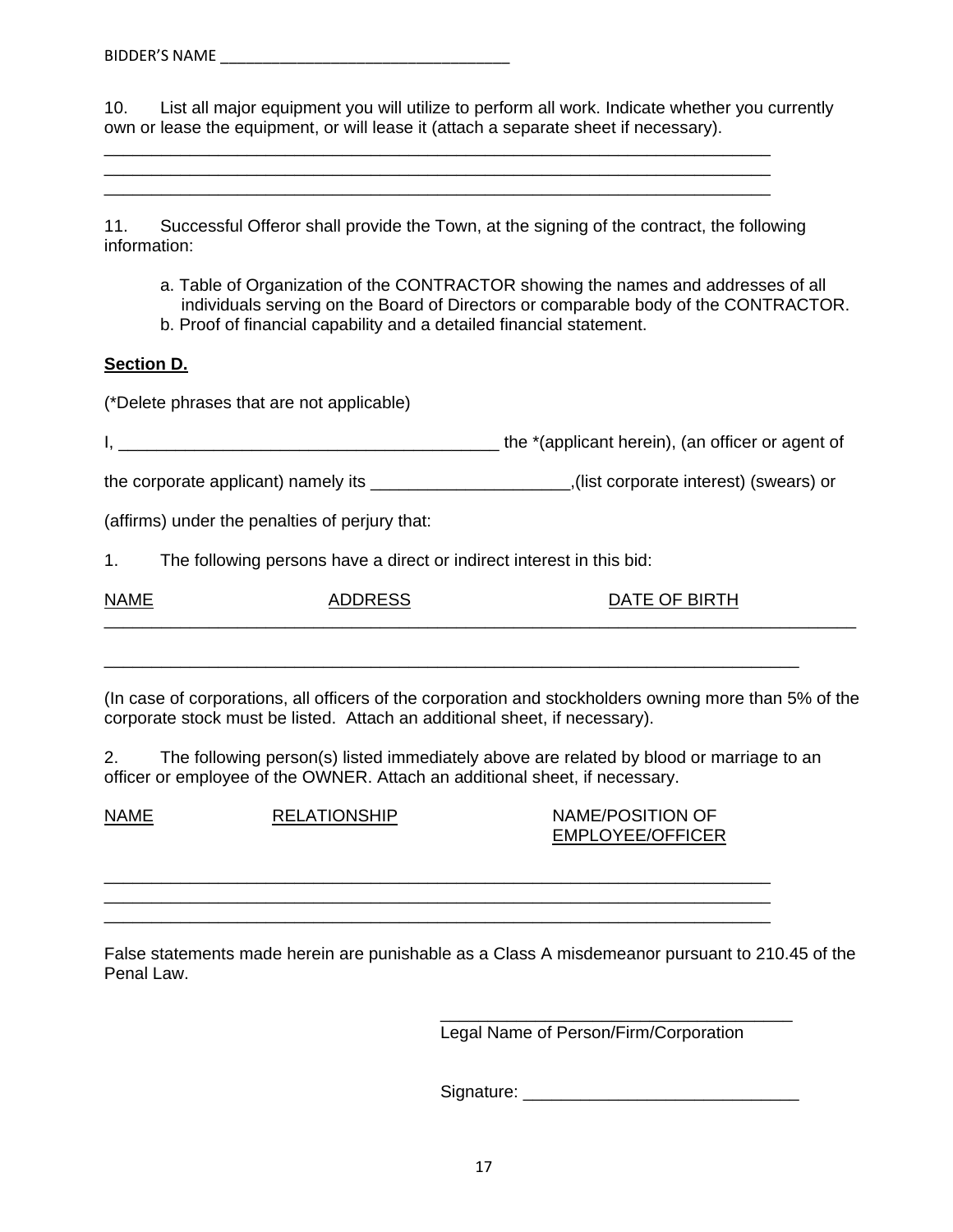## **GENERAL MUNICIPAL LAW – SECTION 103-d**

### **Non-Collusive Bidding Certificate**

By submission of this bid, each bidder and each person signing on behalf of any bidder certifies, and in the case of a joint bid, each party thereto certifies as to its own organization, under the penalty of perjury, that to the best of his knowledge and belief:

- (A) The prices in this bid have been arrived at independently without collusion, consultation, communication or agreement, and for the purpose of restricting competition, as to any matter relating to such prices with any other bidder or with any competitor or potential competitor;
- (B) Unless otherwise required by law, the prices which have been quoted in this bid have not been knowingly disclosed by the bidder prior to the opening, directly or indirectly to any other bidder, competitor or potential competitor;
- (C) No attempt has been or will be made by the bidder to induce any other person, partnership, or corporation to submit or not to submit a bid for the purpose of restricting competition.

I hereby affirm, under the penalty of perjury, the foregoing statement is true:

Signature: \_\_\_\_\_\_\_\_\_\_\_\_\_\_\_\_\_\_\_\_\_\_\_\_\_\_\_\_\_\_\_\_\_\_\_\_\_\_\_

Print Name: **Example 20** and 20 and 20 and 20 and 20 and 20 and 20 and 20 and 20 and 20 and 20 and 20 and 20 and 20 and 20 and 20 and 20 and 20 and 20 and 20 and 20 and 20 and 20 and 20 and 20 and 20 and 20 and 20 and 20 a

 $\mathsf{Title:}\qquad \qquad$ 

Date: \_\_\_\_\_\_\_\_\_\_\_\_\_\_\_\_\_\_\_\_\_\_\_\_\_\_\_\_\_\_\_\_\_\_\_\_\_\_\_\_\_\_\_

Affix corporate seal if contractor is a corporation.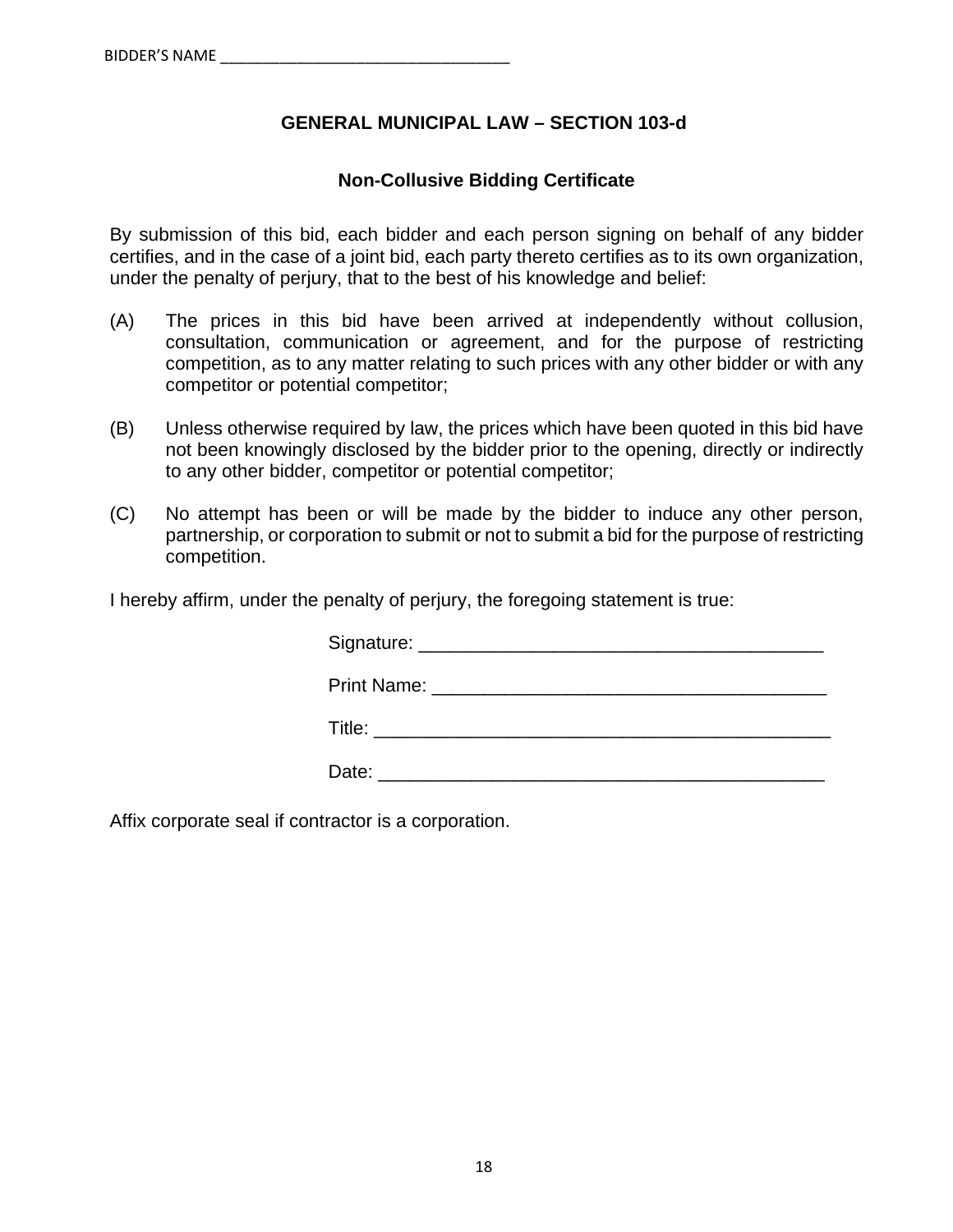## **IRAN DIVESTMENT ACT CERTIFICATION**

As a result of the Iran Divestment Act of 2012 (Act), Chapter 1 of the 2012 Laws of New York, a new provision has been added to the State Finance Law (SFL), § 165-a, effective April 12, 2012. Under the Act, the Commissioner of the Office of General Services (OGS) will be developing a list (prohibited entities list) of "persons" who are engaged in "investment activities in Iran" (both are defined terms in the law). Pursuant to SFL § 165-a(3)(b), the initial list is expected to be issued no later than 120 days after the Act's effective date, at which time it will be posted on the OGS website.

By submitting a bid in response to this solicitation or by assuming the responsibility of a Contract awarded hereunder, Bidder/Contractor (or any assignee) certifies that once the prohibited entities list is posted on the OGS website, it will not utilize on such Contract any subcontractor that is identified on the prohibited entities list.

Additionally, Bidder/Contractor is advised that once the list is posted on the OGS website, any Contractor seeking to renew or extend a Contract or assume the responsibility of a Contract awarded in response to the solicitation, must certify at the time the Contract is renewed, extended or assigned that it is not included on the prohibited entities list.

During the term of the Contract, should the TOWN OF RIVERHEAD receive information that a person is in violation of the above-referenced certification, the TOWN OF RIVERHEAD will offer the person an opportunity to respond. If the person fails to demonstrate that it has ceased its engagement in the investment which is in violation of the Act within 90 days after the determination of such violation, then the TOWN OF RIVERHEAD shall take such action as may be appropriate including, but not limited to, imposing sanctions, seeking compliance, recovering damages, or declaring the Contractor in default.

The TOWN OF RIVERHEAD reserves the right to reject any bid or request for assignment for an entity that appears on the prohibited entities list prior to the award of a contract, and to pursue a responsibility review with respect to any entity that is awarded a contract and appears on the prohibited entities list after contract award.

| Signature: Management of Signature:                                                                                                                                                                                           |
|-------------------------------------------------------------------------------------------------------------------------------------------------------------------------------------------------------------------------------|
| <b>Print Name:</b>                                                                                                                                                                                                            |
| Title: Title: The Contract of the Contract of the Contract of the Contract of the Contract of the Contract of the Contract of the Contract of the Contract of the Contract of the Contract of the Contract of the Contract of |
| Company Name:                                                                                                                                                                                                                 |
| Date:                                                                                                                                                                                                                         |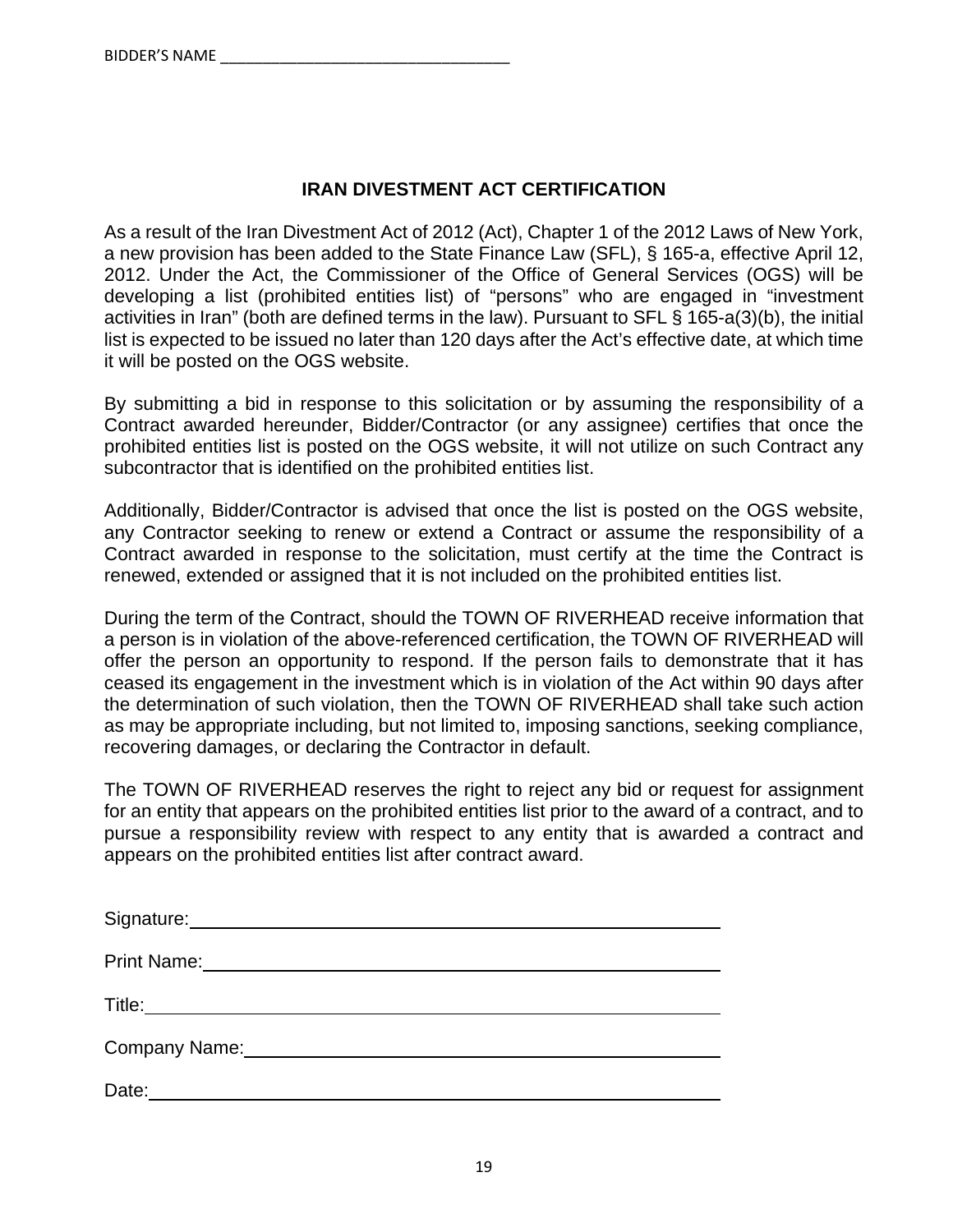## **NON-DISCRIMINATION STATEMENT**

During the performance of the agreement, the CONTRACTOR hereby agrees that it will not directly or indirectly discriminate against any employee or applicant for employment in accordance with appropriate New York State and Federal Laws.

## **SEXUAL HARASSMENT STATEMENT**

By submission of this bid, each bidder and each person signing on behalf of any bidder certifies, and in the case of a joint bid each party thereto certifies as to its own organization, under penalty of perjury, that the bidder has and has implemented a written policy addressing sexual harassment prevention in the workplace and provides annual sexual harassment prevention training to all of its employees. Such policy shall, at a minimum, meet the requirements of §201-G of the Labor Law.

| Company:   |  |
|------------|--|
| Signature: |  |
| Date:      |  |
| Title:     |  |
| Address:   |  |
| Telephone: |  |
|            |  |